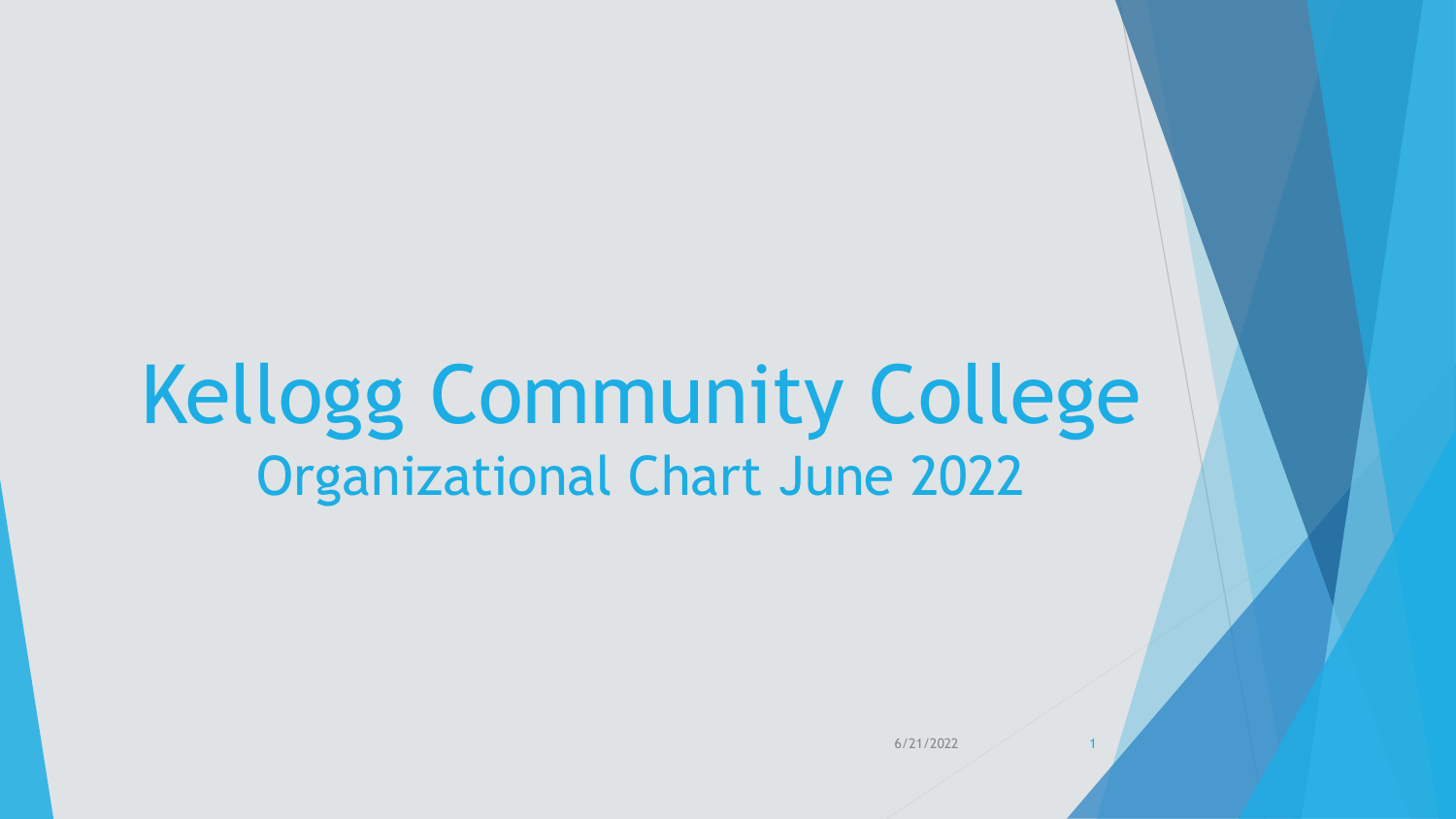# Index by Division & Department

<span id="page-1-0"></span>

| <b>Division</b> | <b>Department</b>                                           | Page           |
|-----------------|-------------------------------------------------------------|----------------|
| Instruction     | Administrators                                              | 21             |
| Instruction     | <b>Allied Health</b>                                        | 28             |
| Instruction     | Arts & Communication                                        | $\frac{34}{5}$ |
| Instruction     | Arts and Sciences                                           | 29             |
| Instruction     | <b>Business &amp; Information</b><br><b>Technology</b>      | 23             |
| Instruction     | <b>Library Services</b>                                     | 35             |
| Instruction     | Math & Science                                              | 31             |
| Instruction     | <b>Nursing</b>                                              | 27             |
| Instruction     | <b>Public Safety Education</b>                              | 24             |
| Instruction     | <b>RMTC</b>                                                 | 25             |
| Instruction     | Social Science, Human Svcs and<br><b>Physical Education</b> | <u>33</u>      |

| <b>Division</b>    | <b>Department</b>                        | Page           |
|--------------------|------------------------------------------|----------------|
| Instruction        | Early Childhood and Teacher<br>Education | 29             |
| Instruction        | <b>Workforce Development</b>             | 22             |
| Instruction        | <b>Workforce Solutions</b>               | 26             |
| Instruction        | Eastern Academic Center                  | 25             |
| Instruction        | <b>Fehsenfeld Center</b>                 | 32             |
| Instruction        | <b>Grahl Center</b>                      | 30             |
| President's Office | <b>Accounts Payable/Purchasing</b>       | 15             |
| President's Office | Administrators                           | $\overline{4}$ |
| President's Office | <b>Bookstore</b>                         | 13             |
| President's Office | <b>Business Office</b>                   | 14             |
| President's Office | Finance                                  | 8              |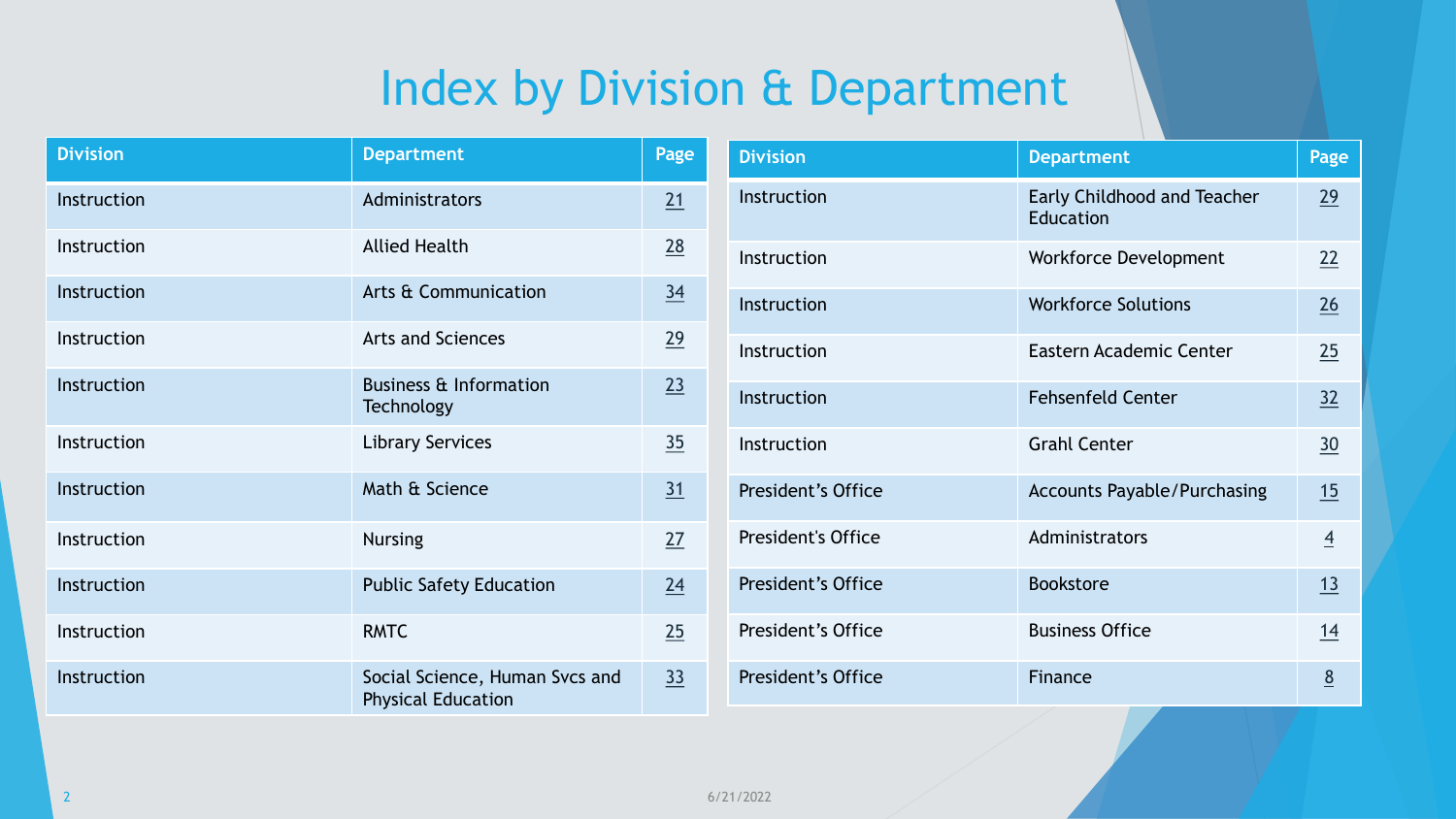## Index by Division & Department

| <b>Division</b>                         | <b>Department</b>                      | Page           |
|-----------------------------------------|----------------------------------------|----------------|
| President's Office                      | Information Research and<br>Technology | $\overline{5}$ |
| President's Office                      | Institutional Facilities               | 10             |
| <b>President's Office</b>               | <b>Public Safety</b>                   | $\overline{9}$ |
| Strategy, Relations &<br>Communications | Administrators                         | 16             |
| Strategy, Relations &<br>Communications | <b>Human Resources</b>                 | 20             |
| Strategy, Relations &<br>Communications | <b>KCC Foundation</b>                  | 17             |
| Strategy, Relations &<br>Communications | Marketing and Communications           | 18             |
| Student & Community Services            | <b>Academic Advising</b>               | 49             |
| Student & Community Services            | Administrators                         | 36             |
| Student & Community Services            | Financial Aid & Admissions             | 38             |

| <b>Division</b>                         | <b>Department</b>                 | Page           |
|-----------------------------------------|-----------------------------------|----------------|
| Student & Community Services            | <b>Athletics</b>                  | 42             |
| Student & Community Services            | Career & Employment Services      | $\frac{47}{1}$ |
| <b>Student &amp; Community Services</b> | <b>Center for Student Success</b> | 50             |
| Student & Community Services            | <b>Graduation and Transfer</b>    | 44             |
| <b>Student &amp; Community Services</b> | <b>Lifelong Learning</b>          | 37             |
| Student & Community Services            | Records & Registration            | $\frac{43}{5}$ |
| Student & Community Services            | <b>Student Life</b>               | 48             |
| Student & Community Services            | <b>Student Services</b>           | 46             |
| <b>Student &amp; Community Services</b> | <b>Upward Bound</b>               | 51             |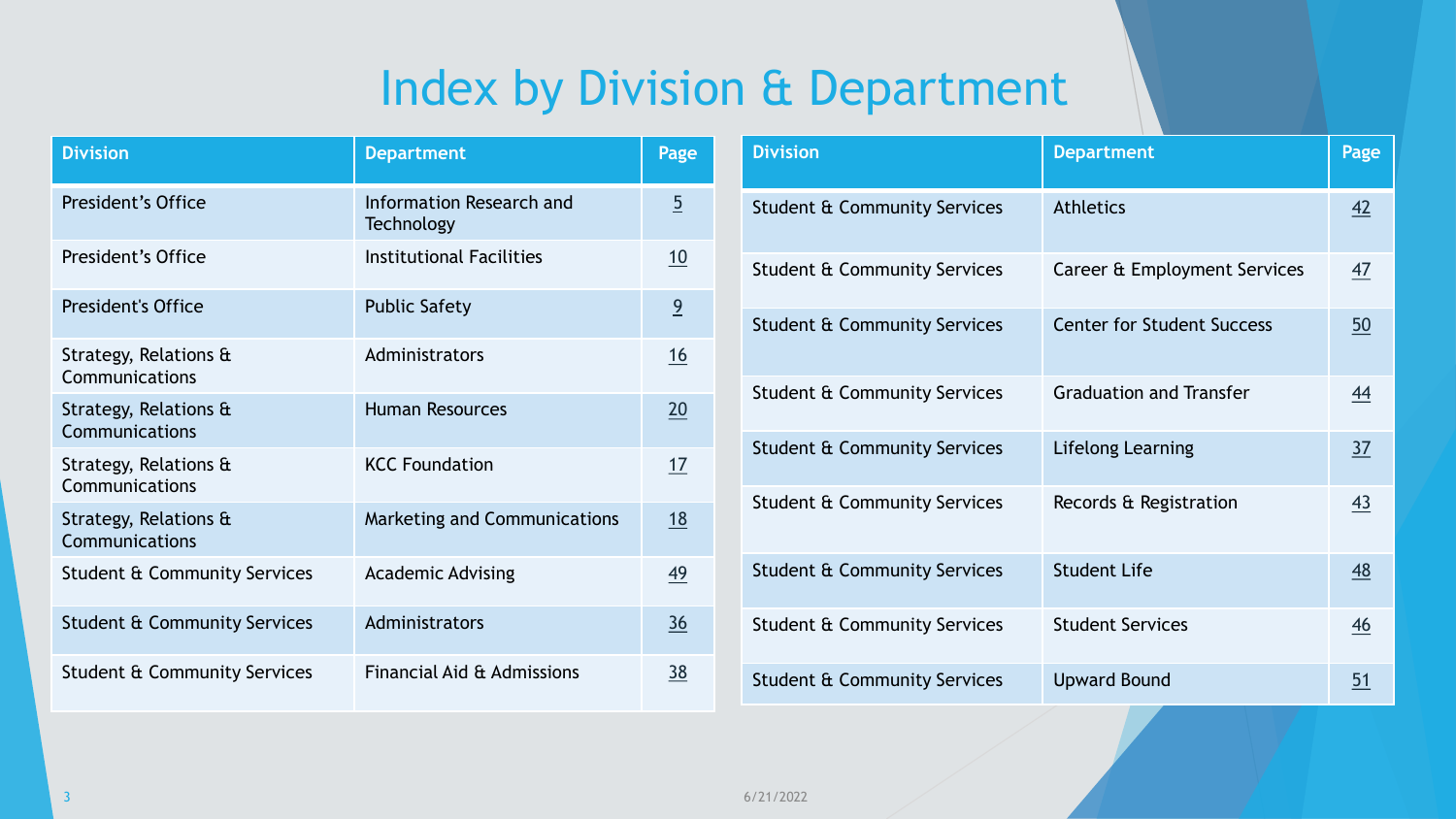<span id="page-3-0"></span>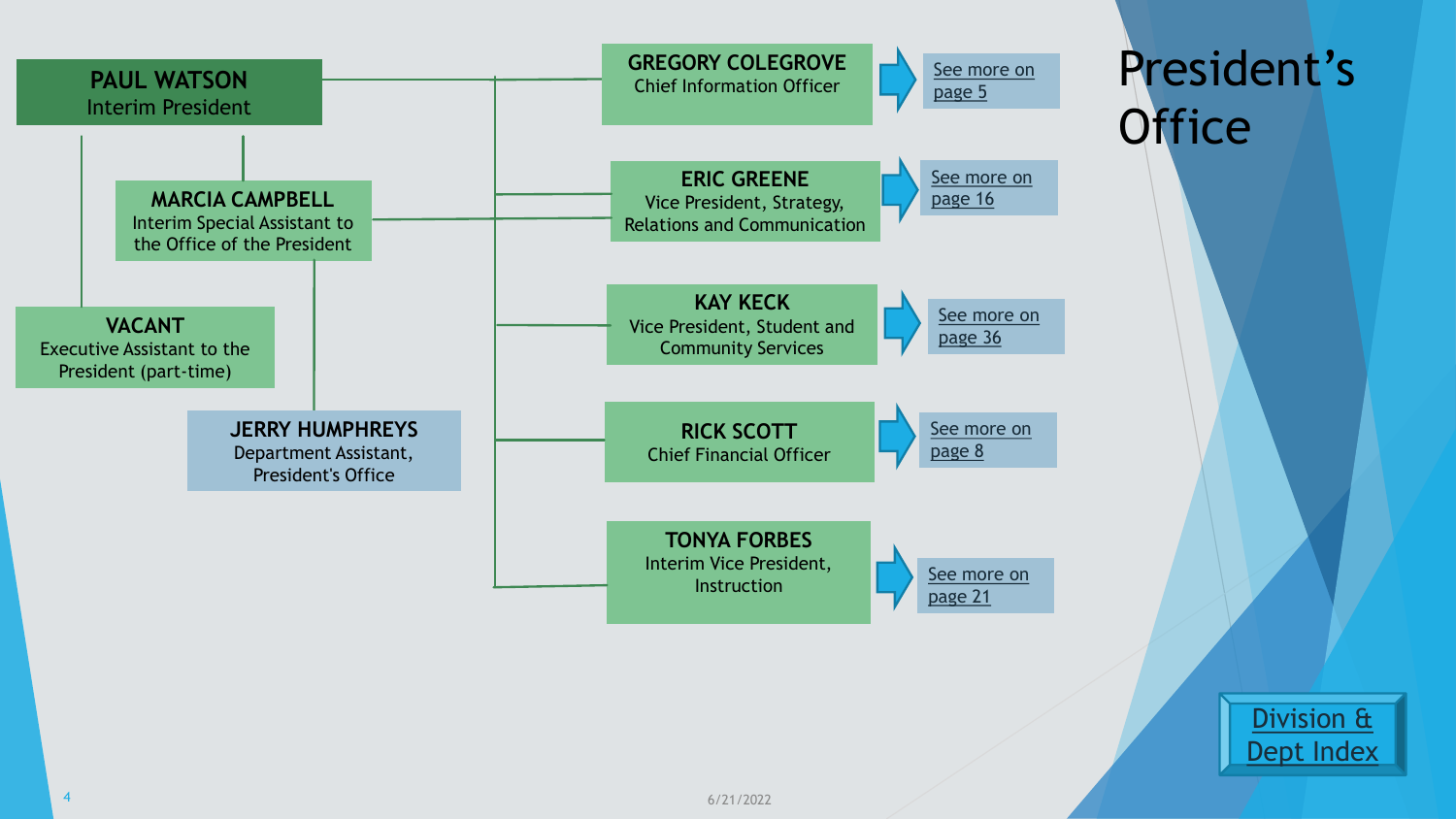### Information Research and Technology (IRT)

[Up One](#page-3-0) 

Division &

[Dept Index](#page-28-0)

<span id="page-4-0"></span>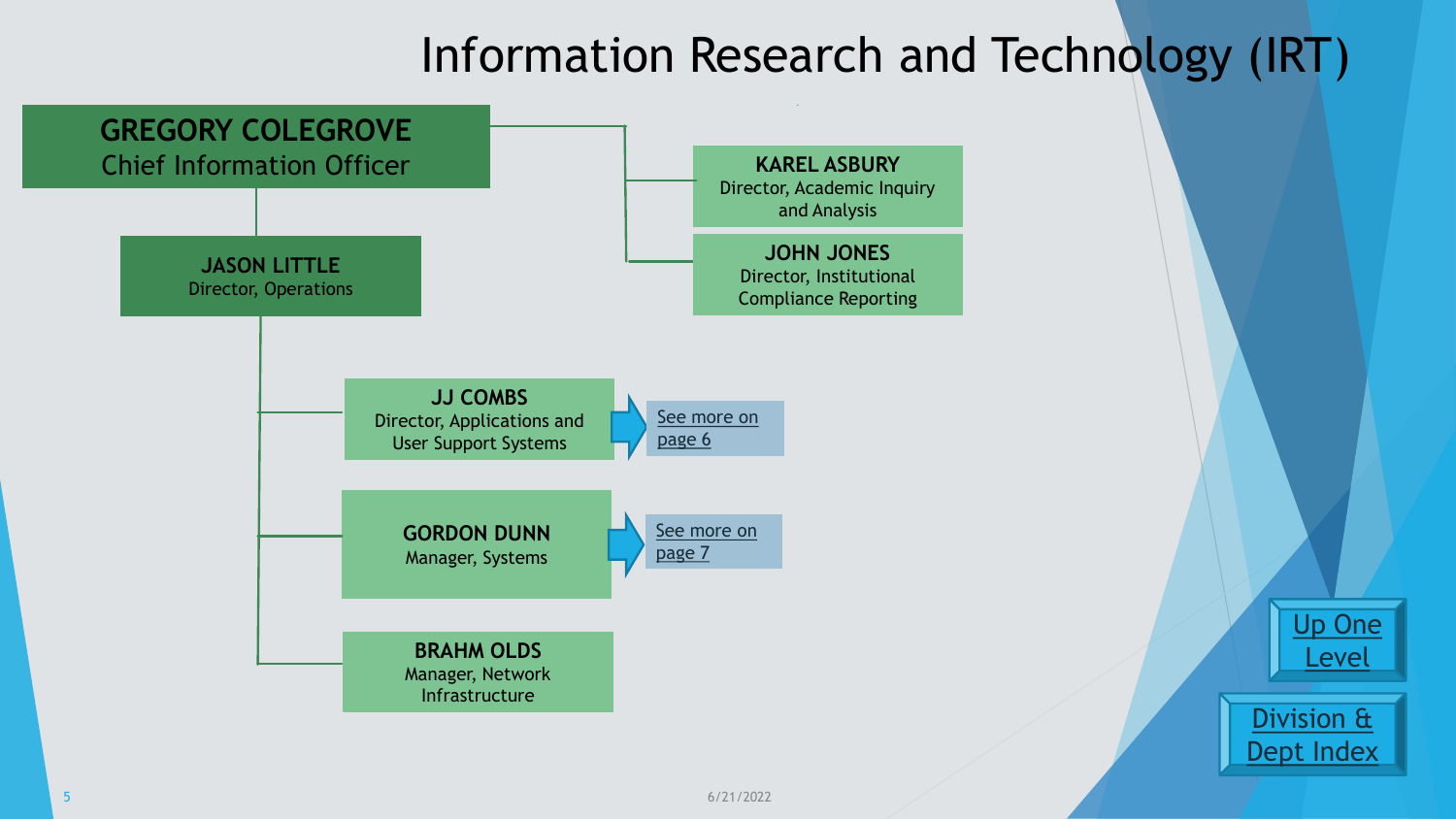# IRT- Application and User Support Systems

[Up One](#page-3-0)  Level



<span id="page-5-0"></span>**JJ COMBS** Director, Applications and User Support Systems

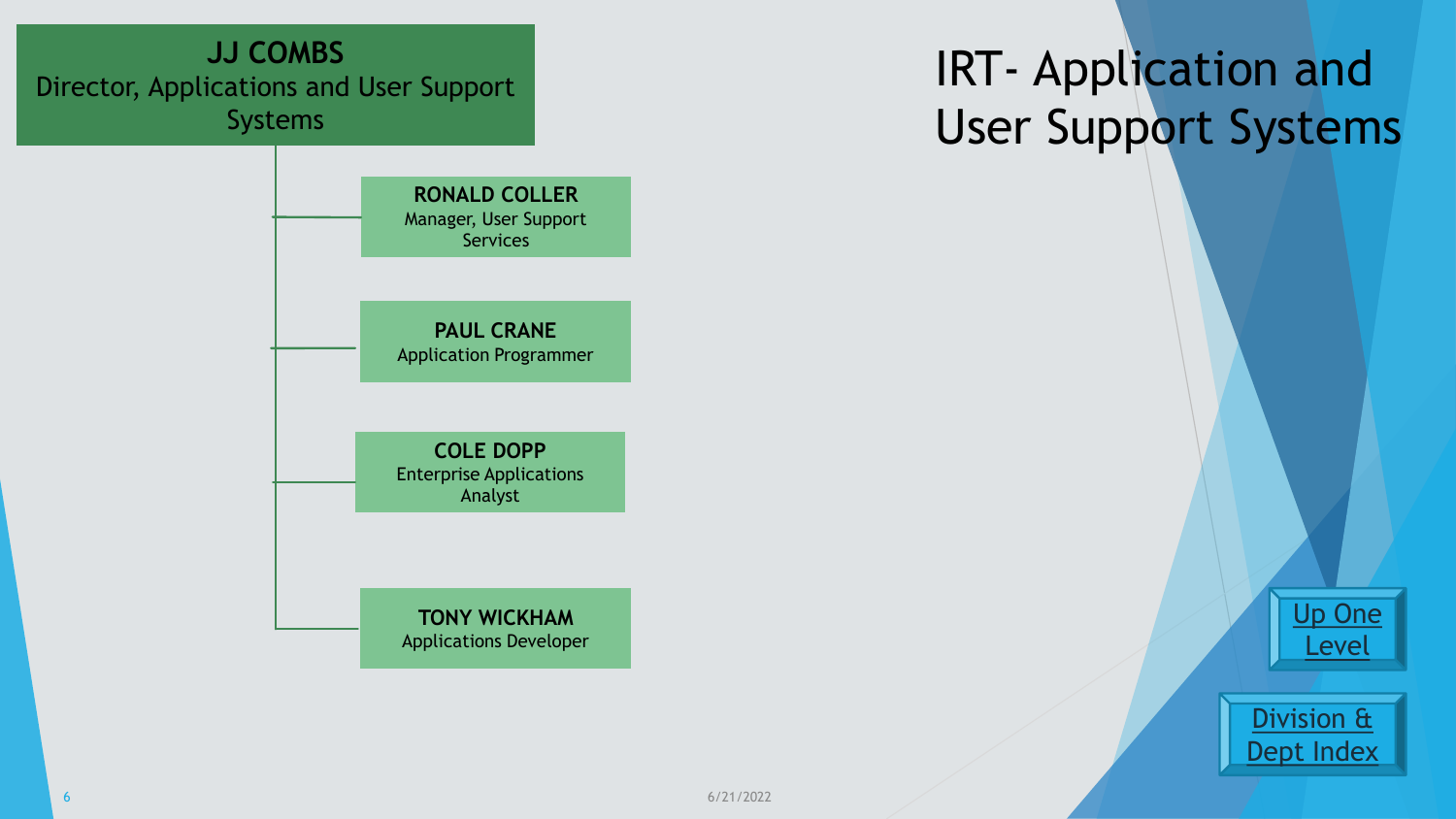<span id="page-6-0"></span>

**KELLI COWELL** Process Specialist, Information Systems

**DEBORAH PAUL** Process Specialist, Information Services Help Desk

#### **GAROLD SIMISON**

Specialist, Information Services

#### **ROBERT YOUNGS**

Specialist, Information Services

### IRT- Systems

[Up One](#page-28-0)  Level

Division & [Dept Index](#page-28-0)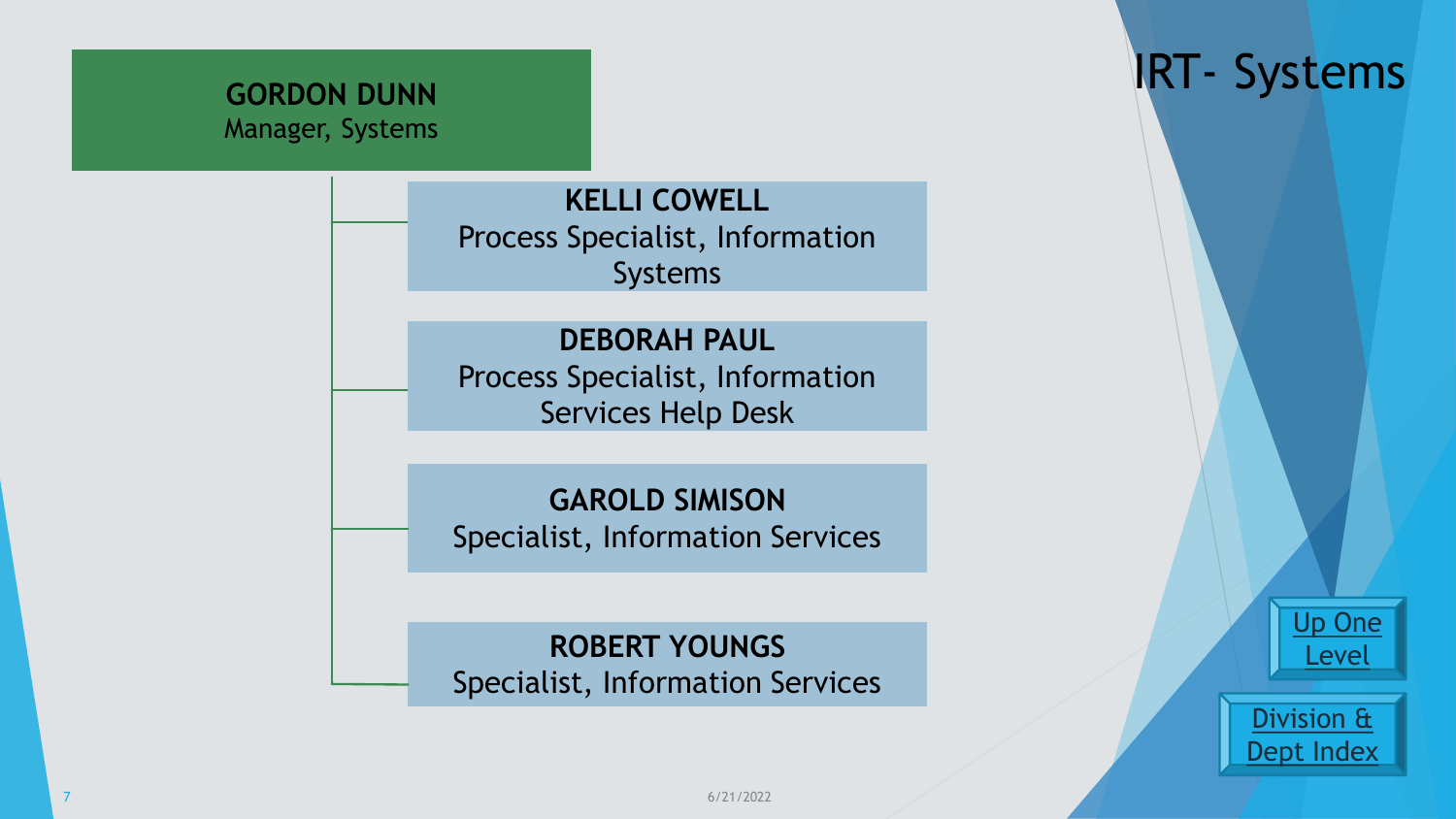<span id="page-7-0"></span>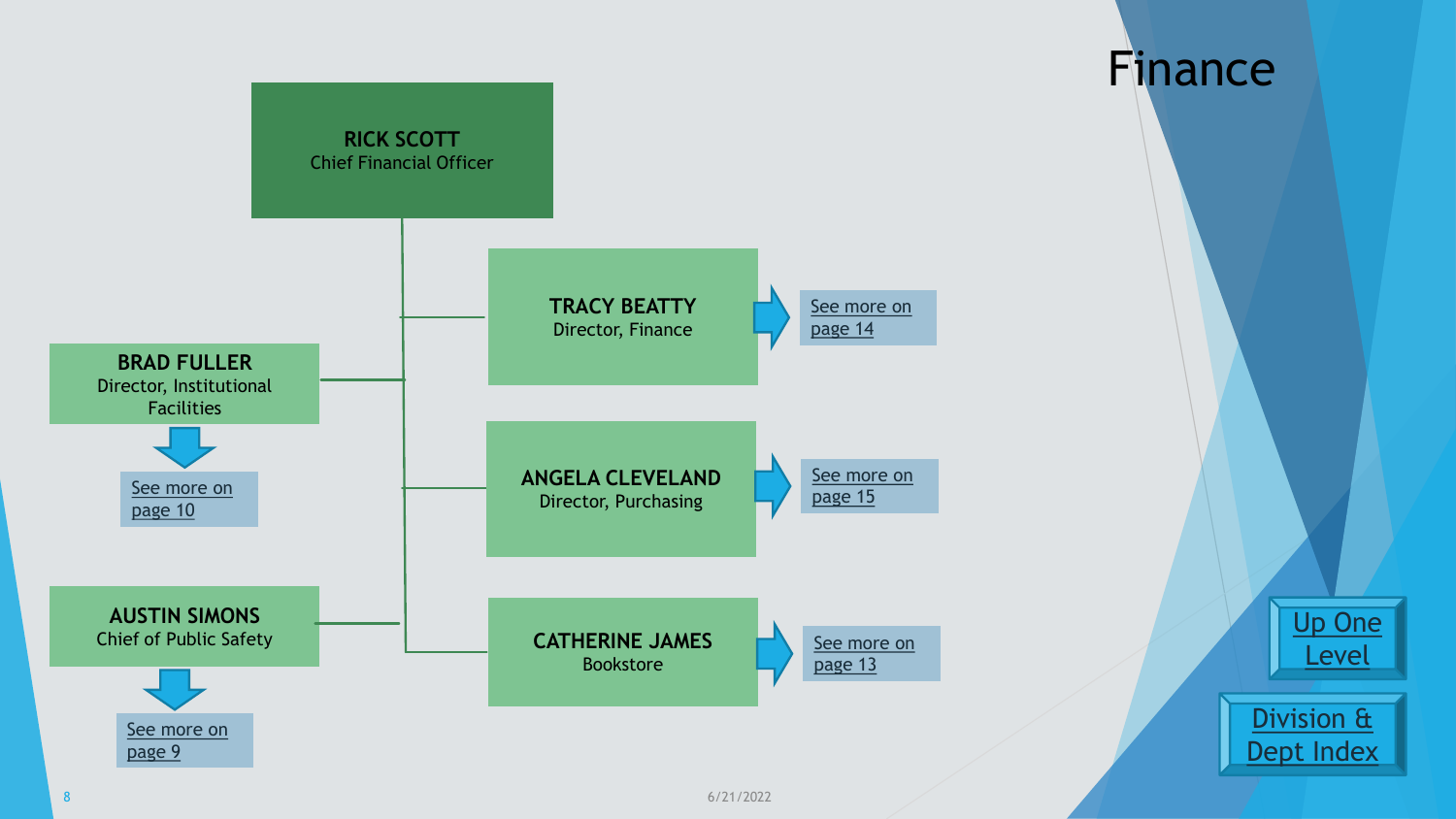<span id="page-8-0"></span>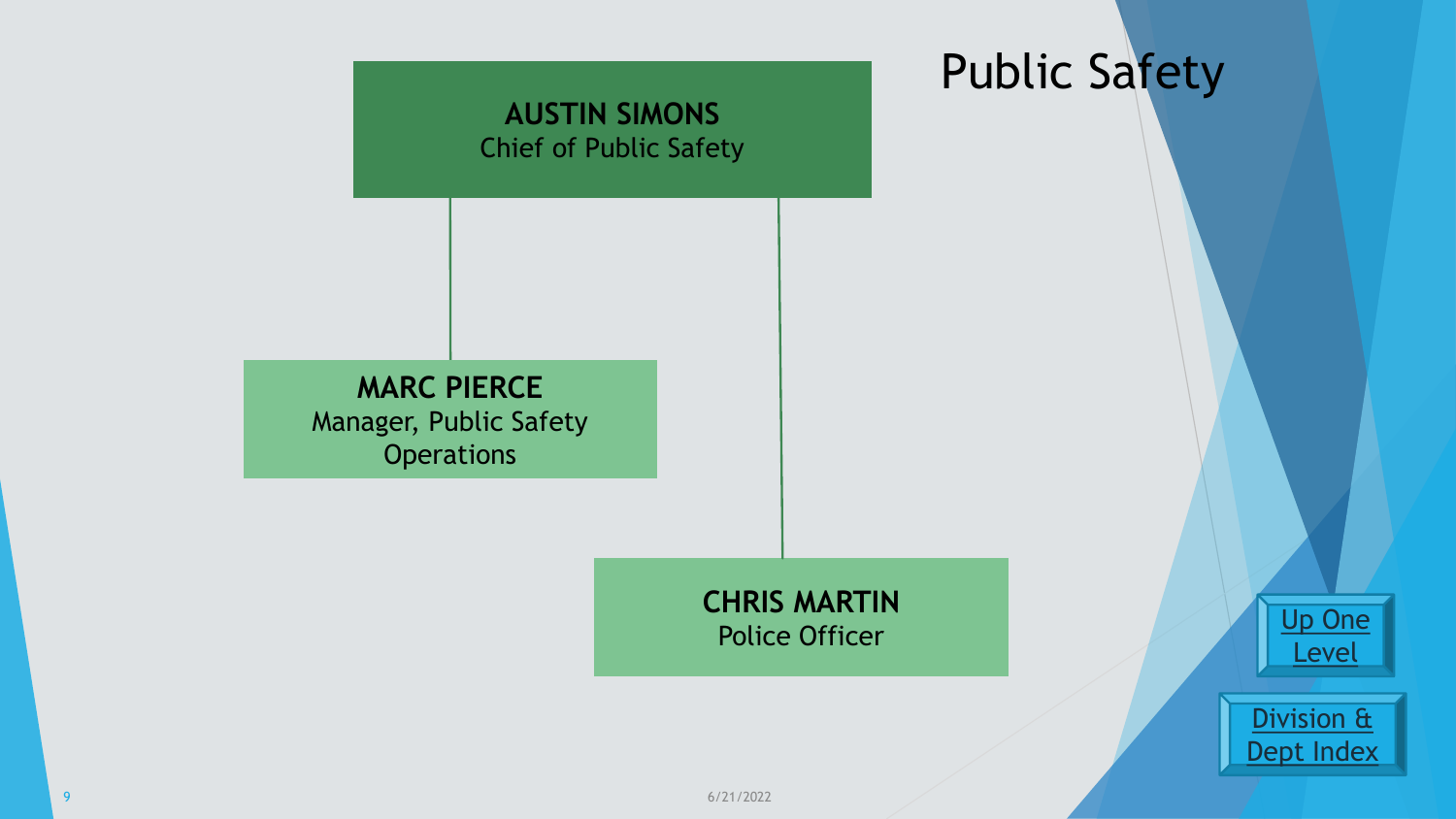### Institutional Facilities

<span id="page-9-0"></span>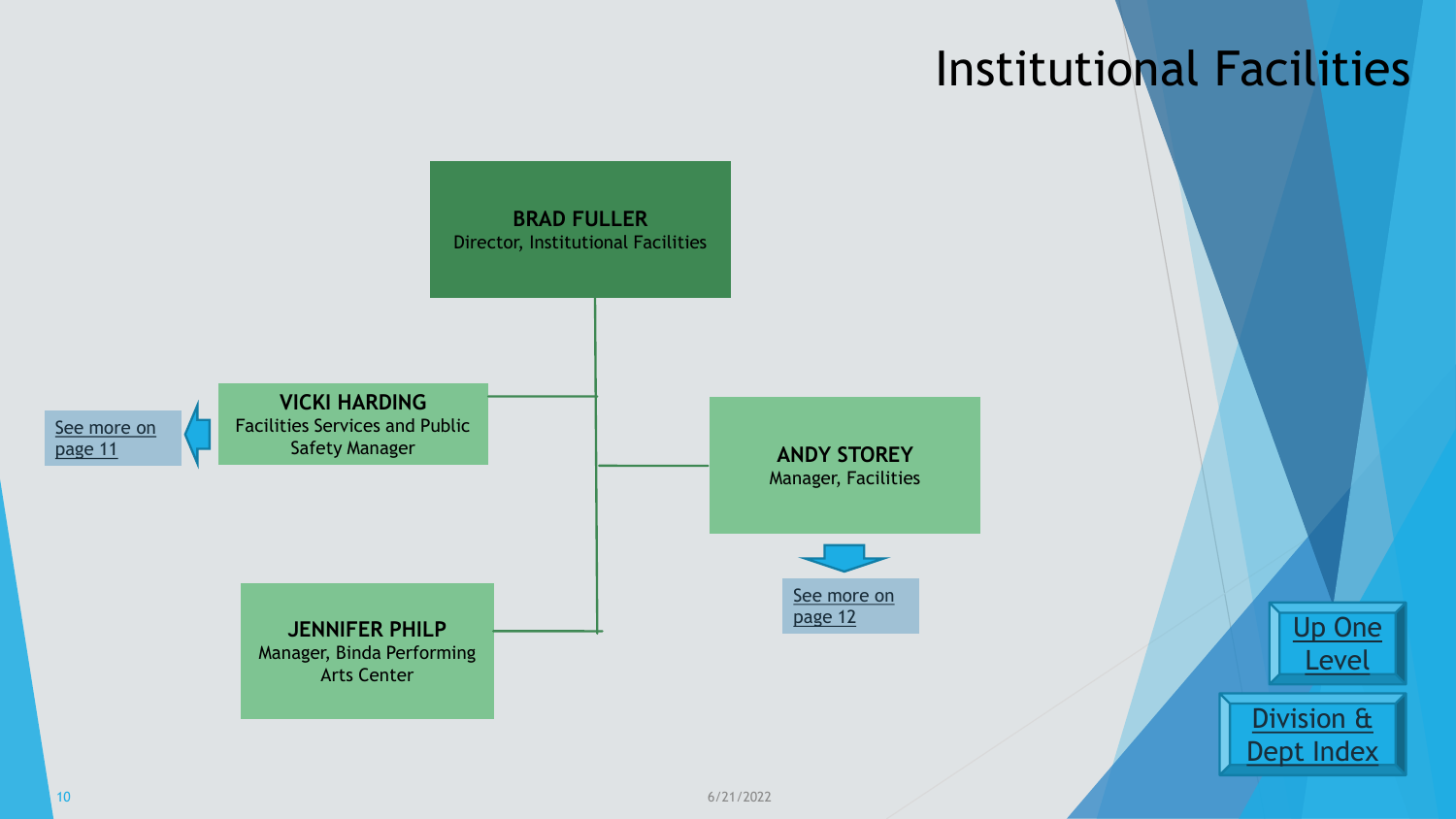### Institutional Facilities

<span id="page-10-0"></span>

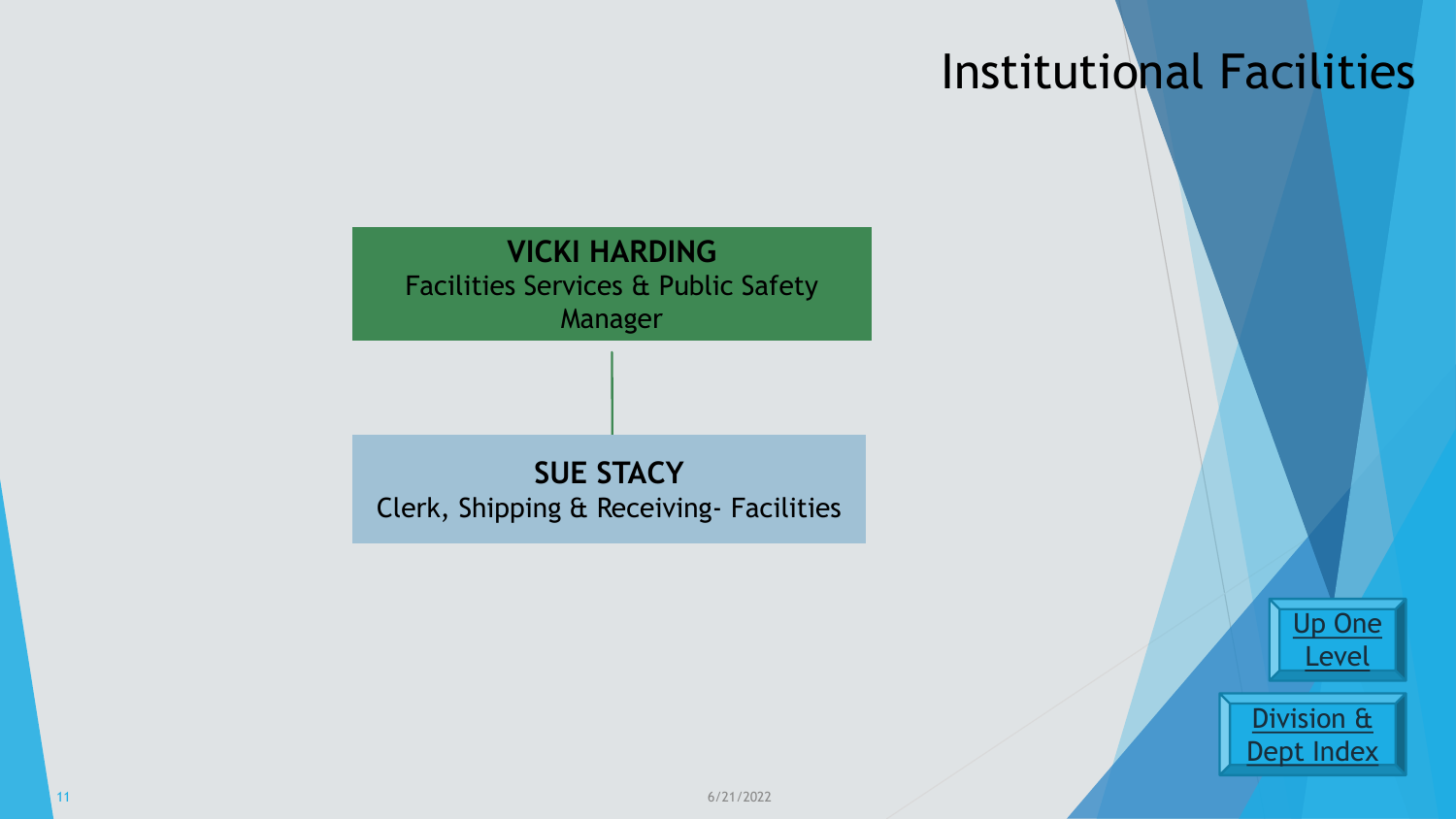### Institutional Facilities

<span id="page-11-0"></span>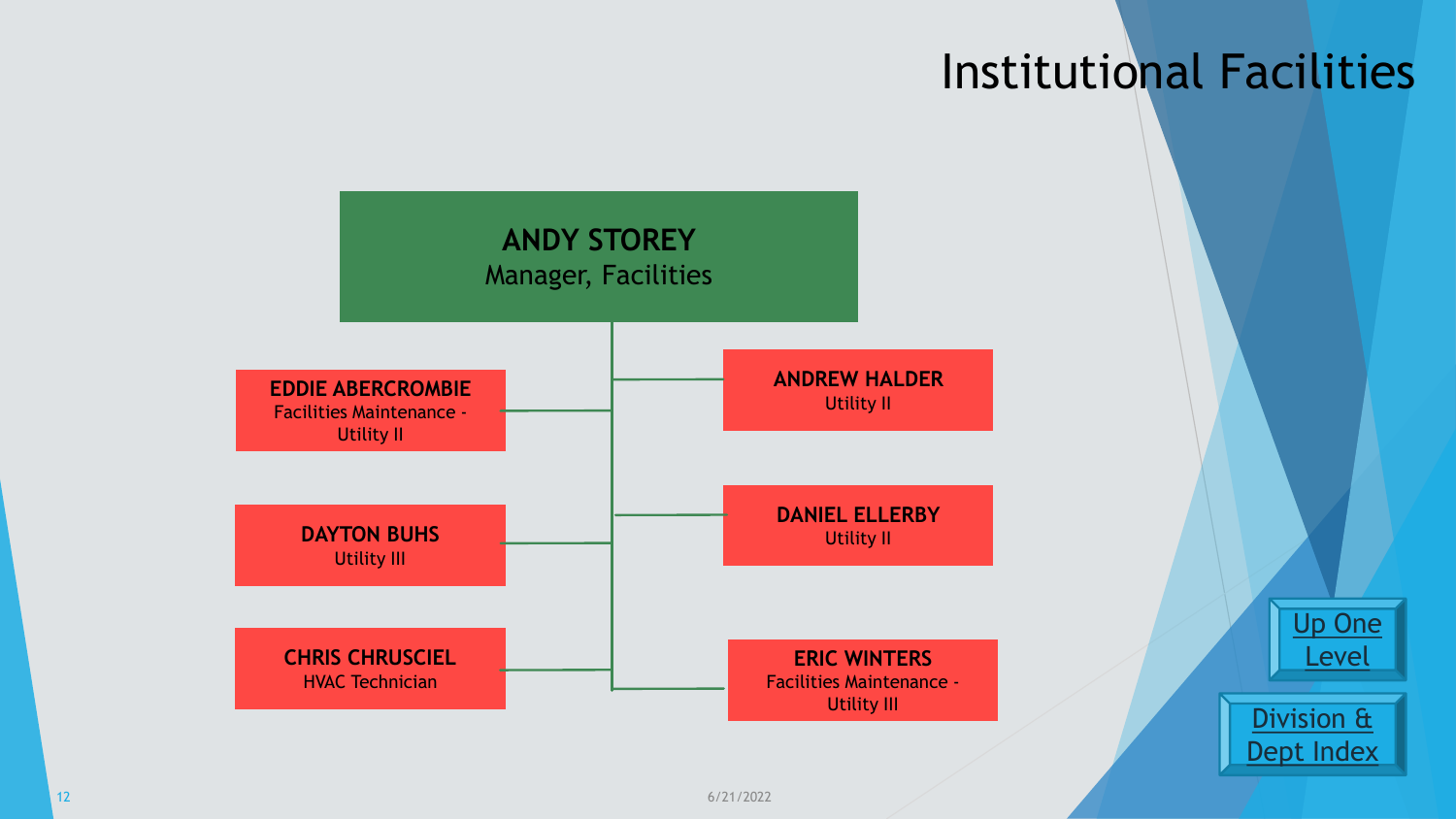#### <span id="page-12-0"></span>**CATHERINE JAMES** Manager, Bookstore

#### Bookstore

**CHARLES BARD** Assistant Manager, Bookstore

> **KARI BARTON** Clerk, Bookstore

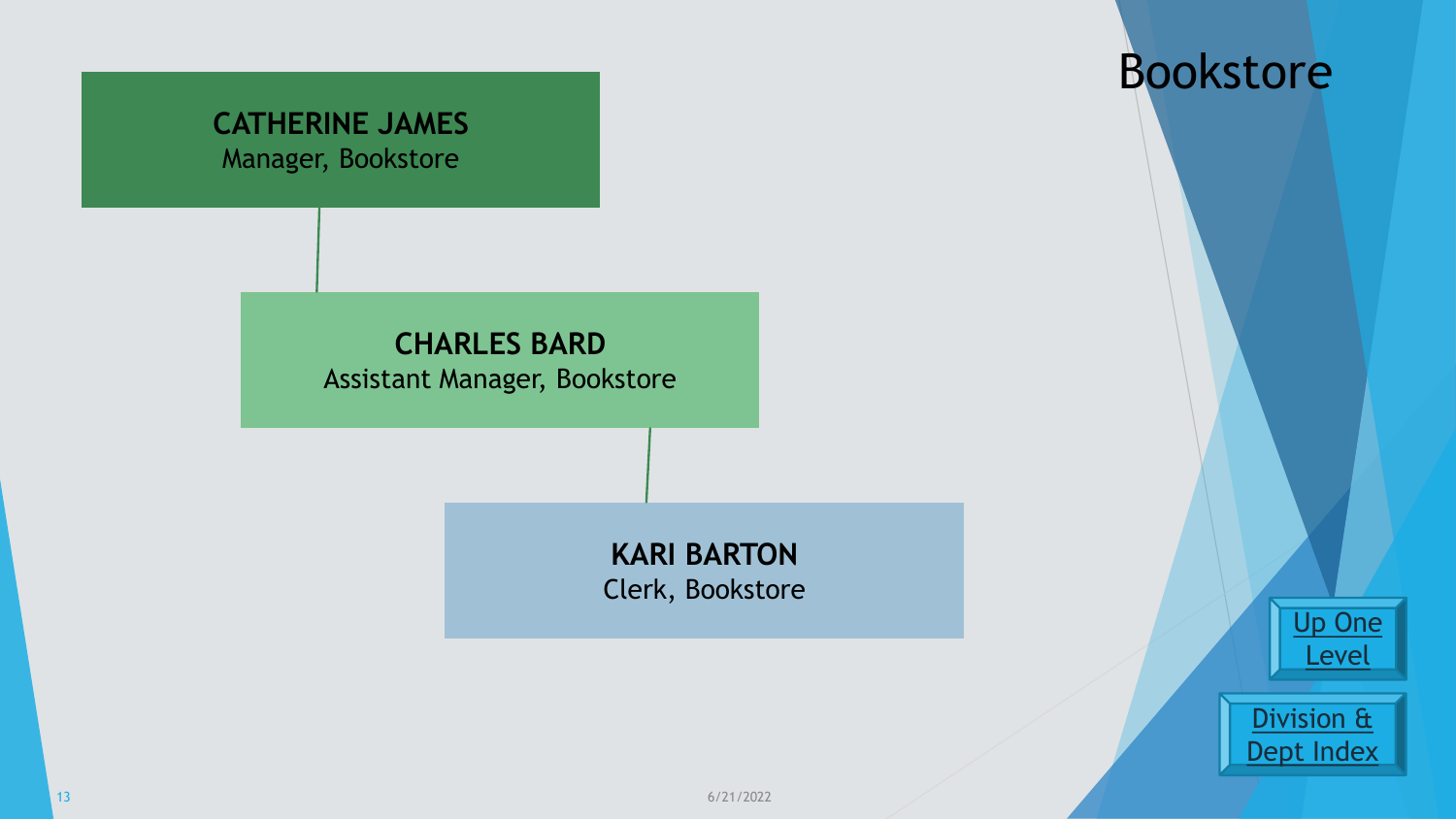#### Business Office

[Up One](#page-35-0) 

Level

Division &

[Dept Index](#page-28-0)

<span id="page-13-0"></span>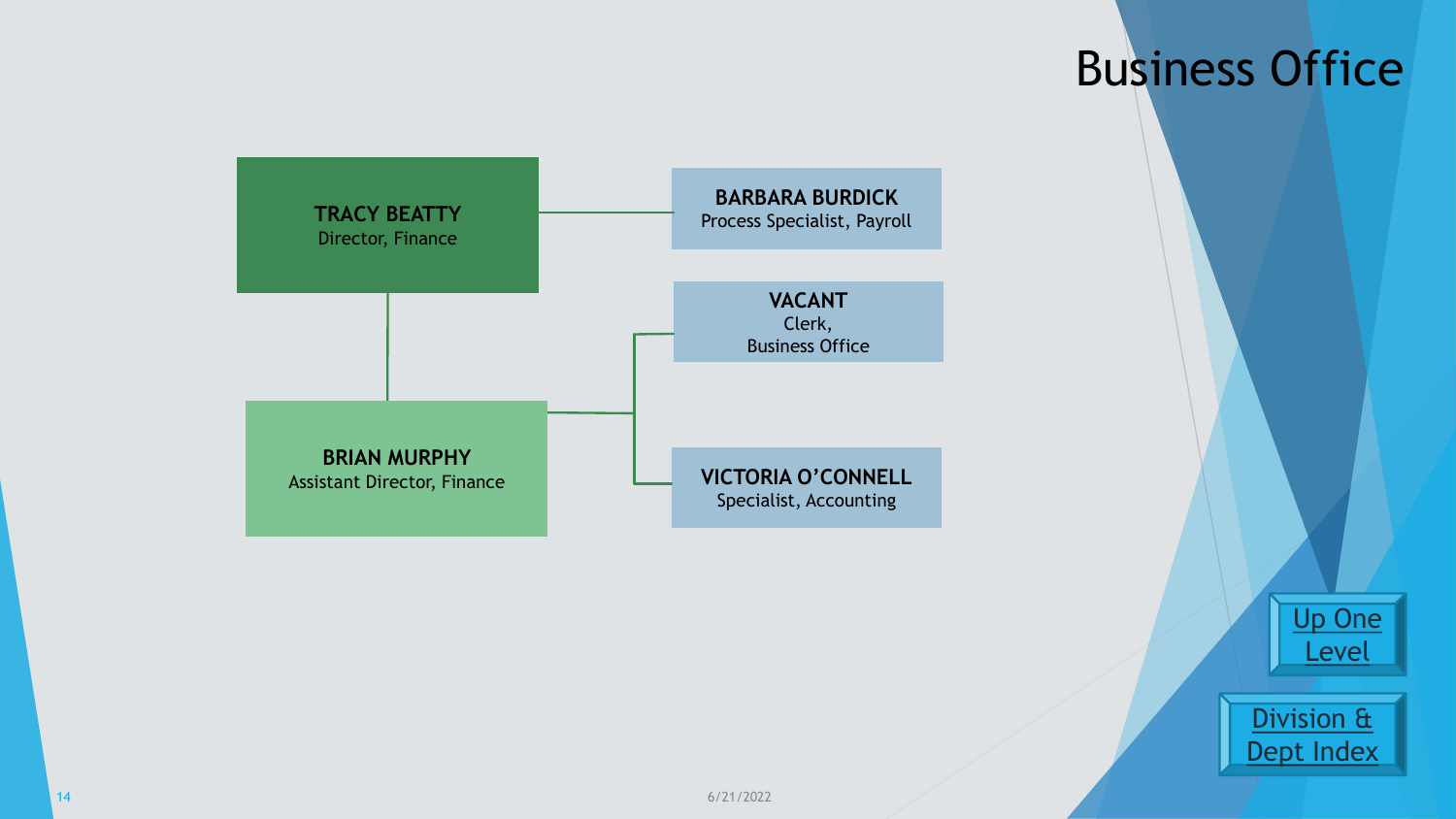### Accounts Payable/ Purchasing

#### <span id="page-14-0"></span>**ANGELA CLEVELAND** Director, Purchasing

**DANA ANGELETTI** Specialist, Purchasing

**YANIRA FLORES** Specialist, Accounts Payable



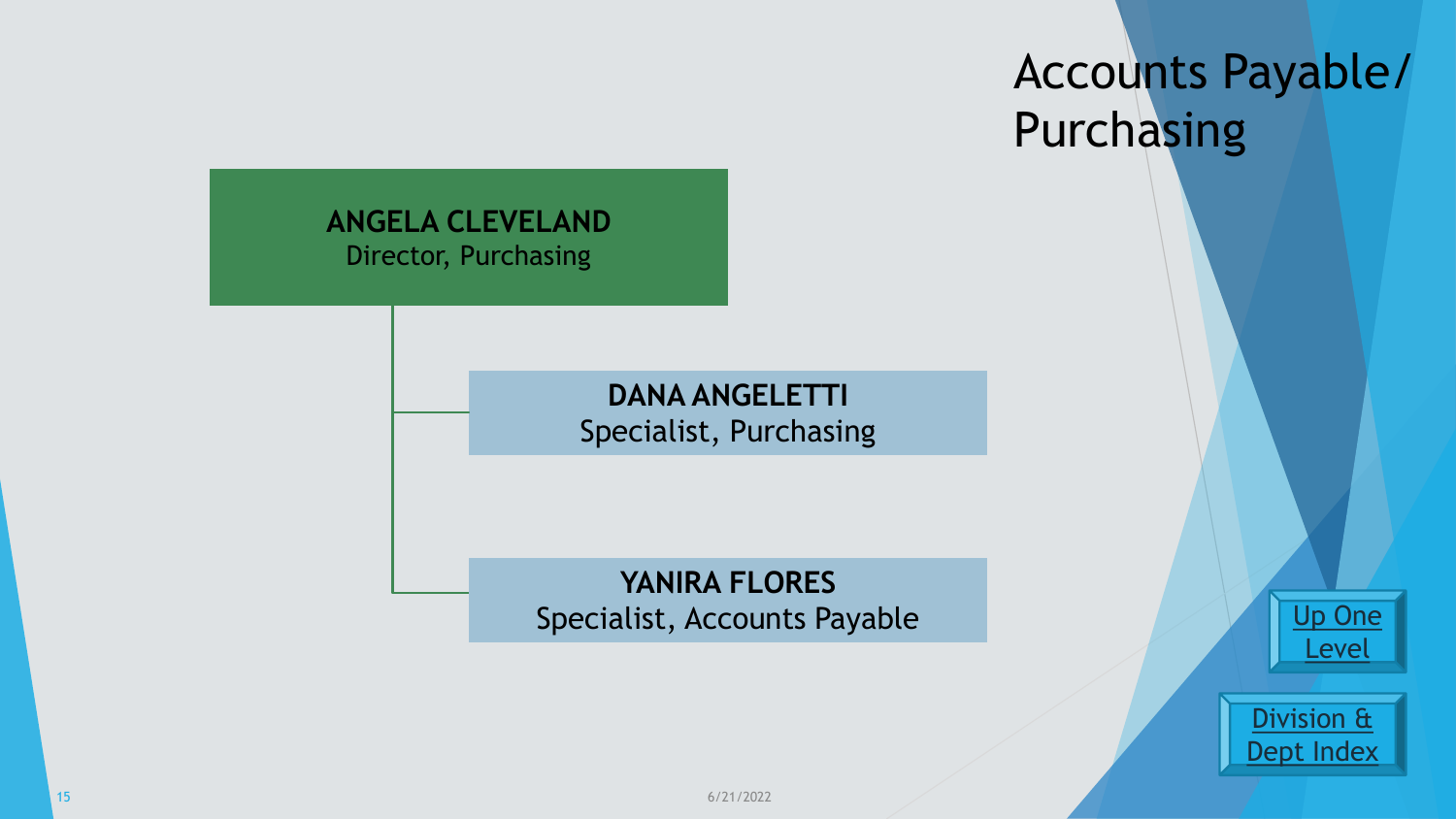<span id="page-15-0"></span>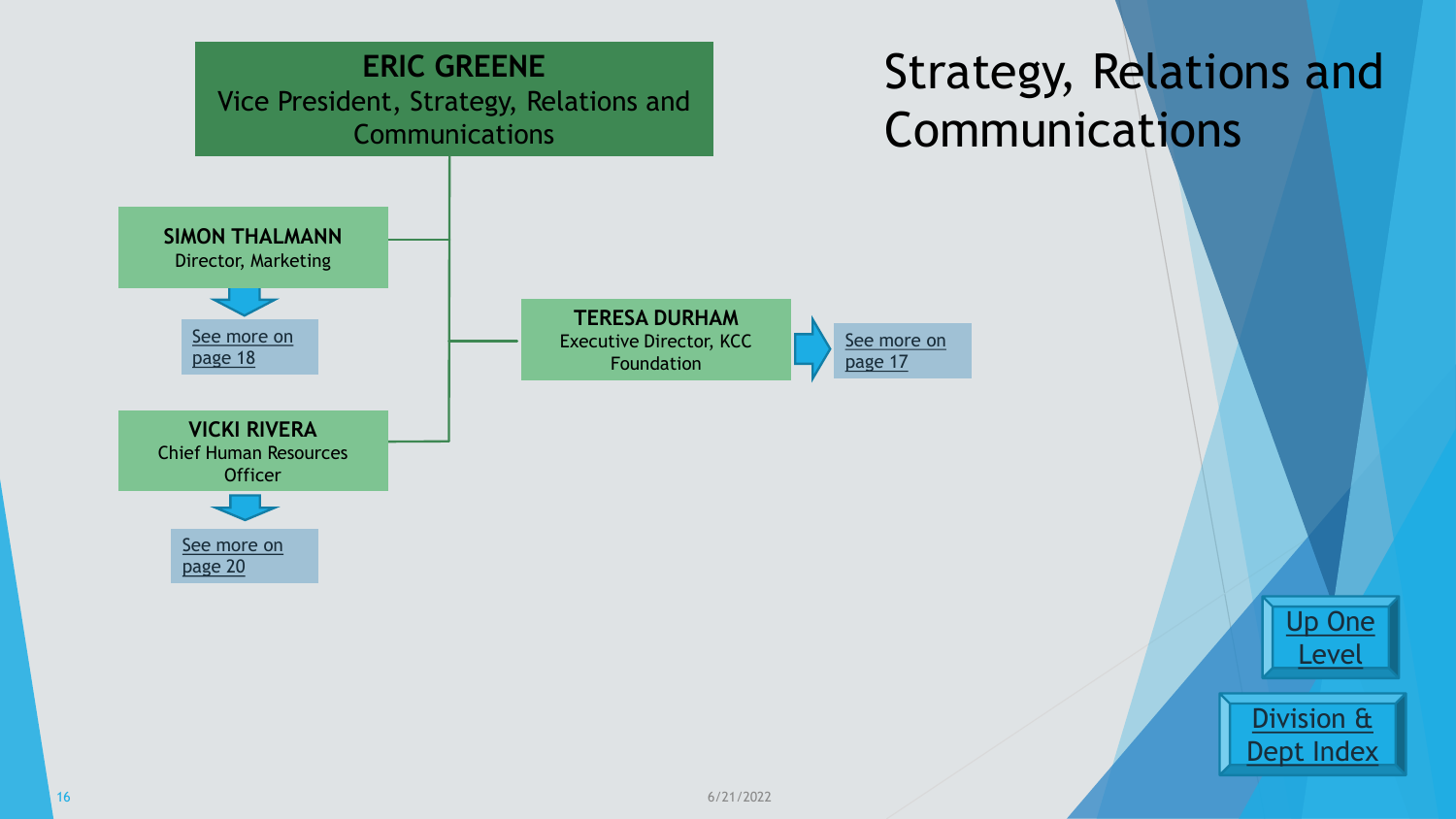#### <span id="page-16-0"></span>**TERESA DURHAM** Executive Director, KCC Foundation

### KCC Foundation

**ALEX CARLSON** Program and Events Manager, KCC Foundation

**ANN DWYER** Department Assistant, KCC Foundation

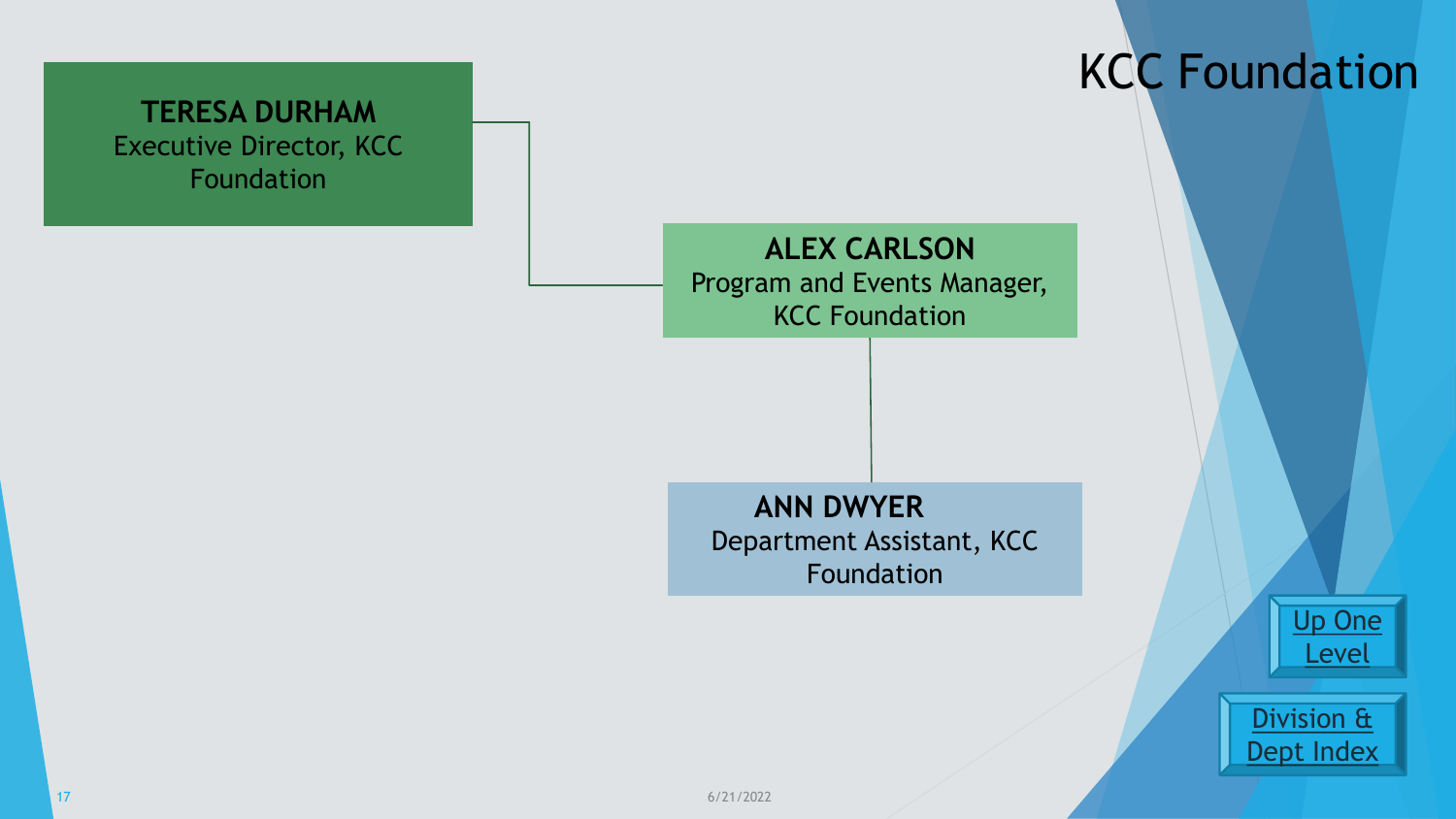<span id="page-17-0"></span>

### Marketing and Communications

[Up One](#page-15-0)

Level

Division &

[Dept Index](#page-28-0)

18  $\sim$  6/21/2022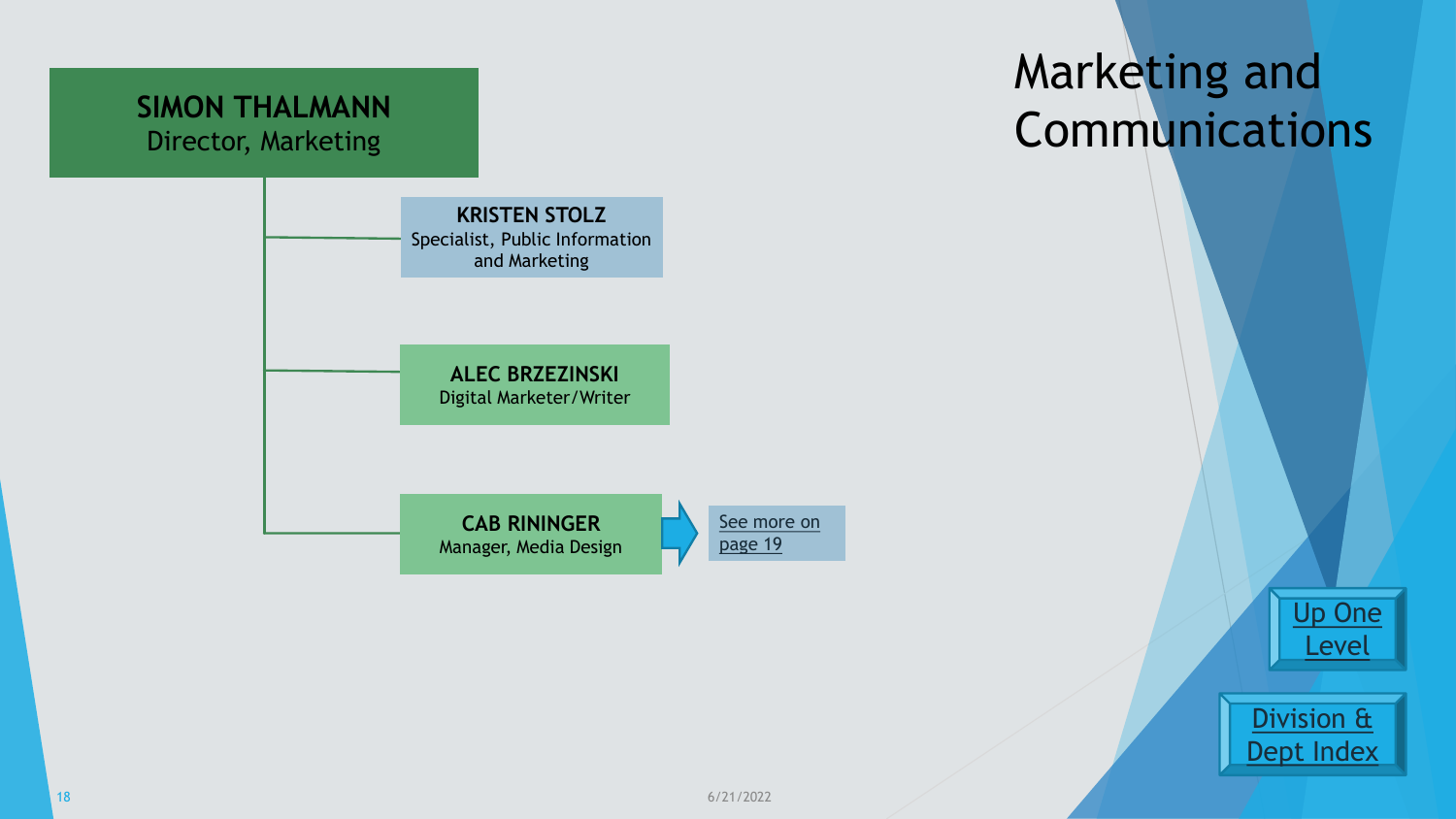#### <span id="page-18-0"></span>**CAB RININGER** Manager, Media Design

#### **JUNE LEWIS** Process Specialist, Print and Document Services

#### **MICHAEL LOADER** Specialist, Print and Document Services

#### **MACKENZIE GRIFFITH** Process Specialist, Media Design

# Public Information and Marketing

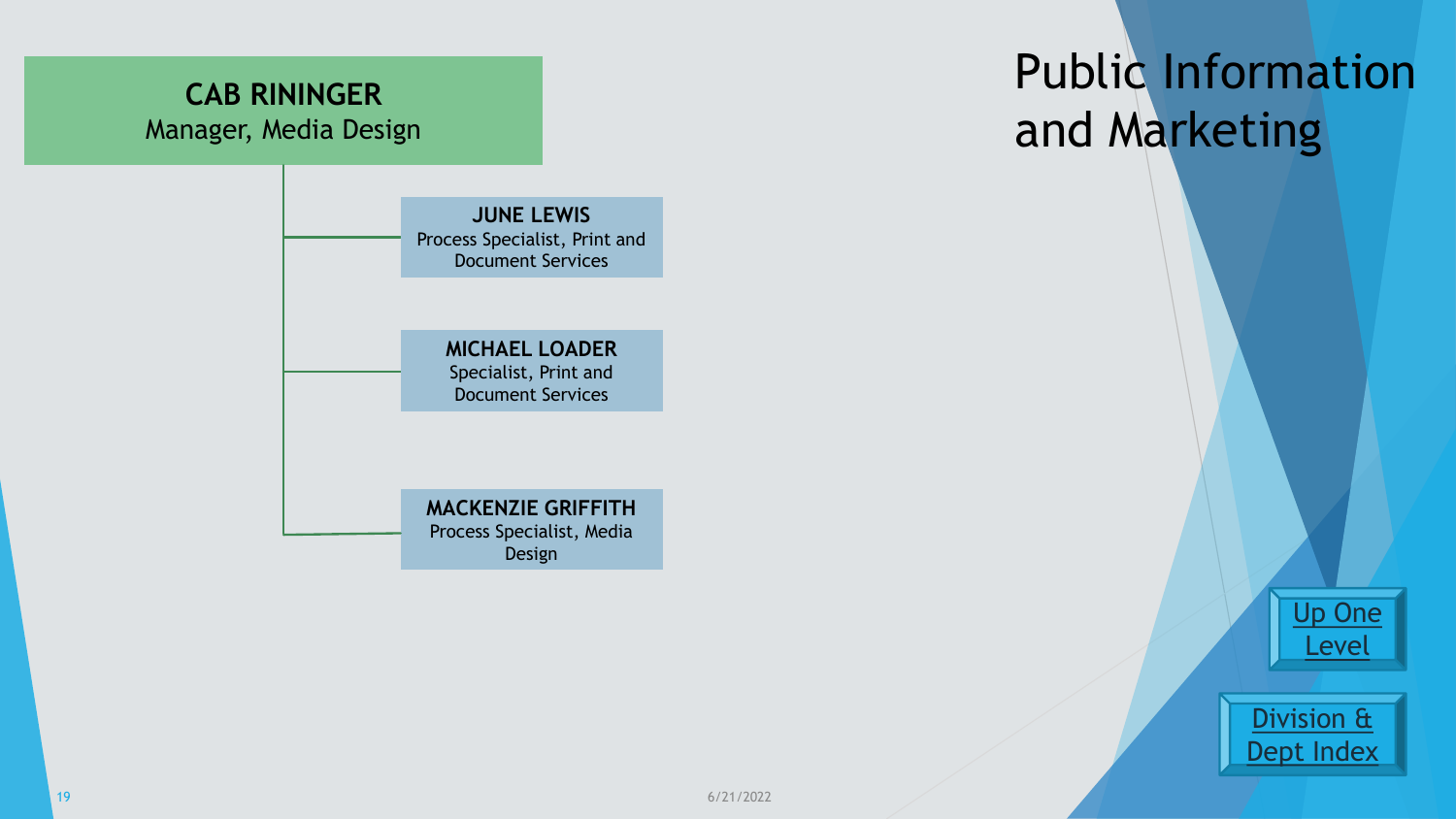<span id="page-19-0"></span>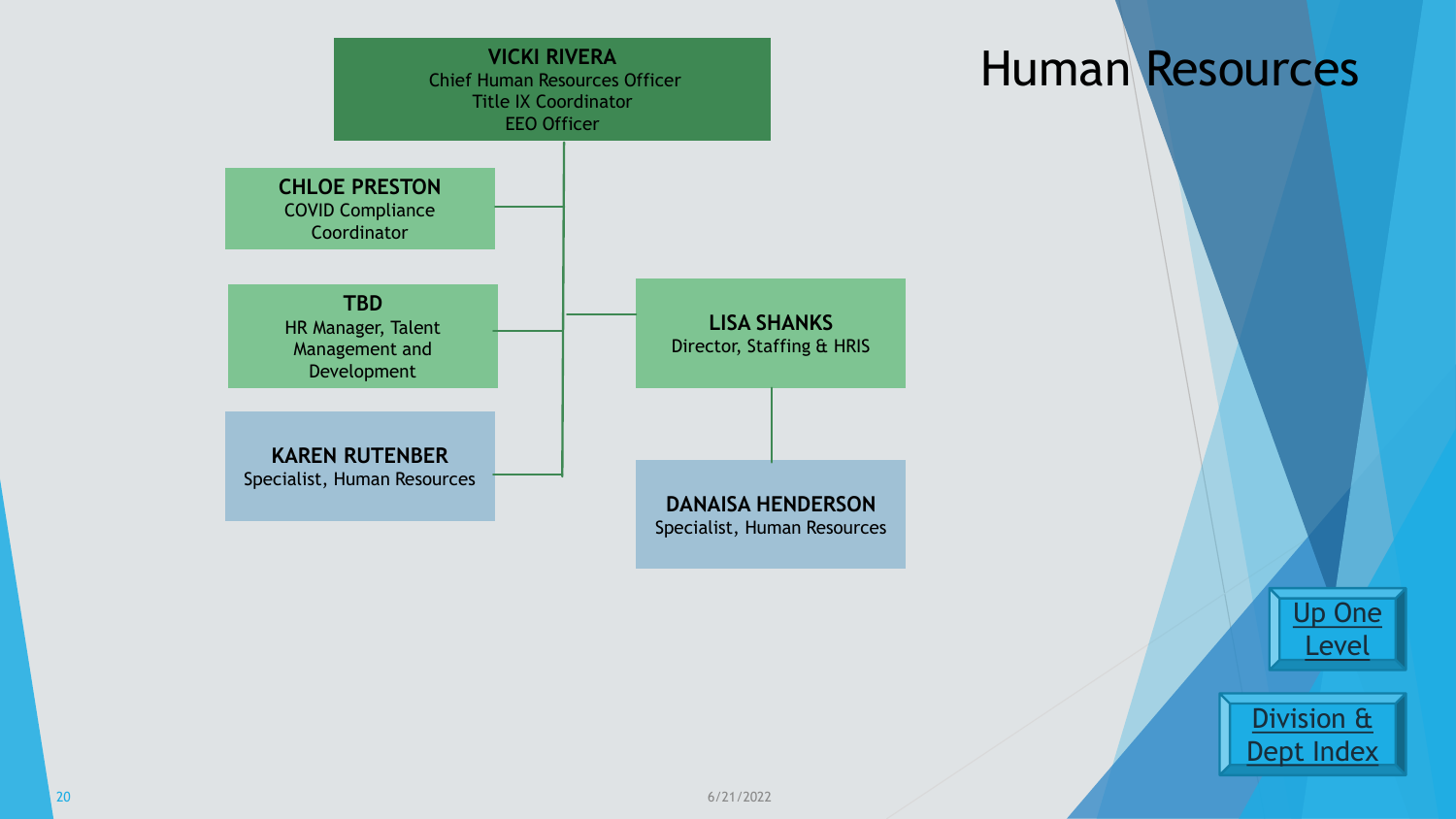<span id="page-20-0"></span>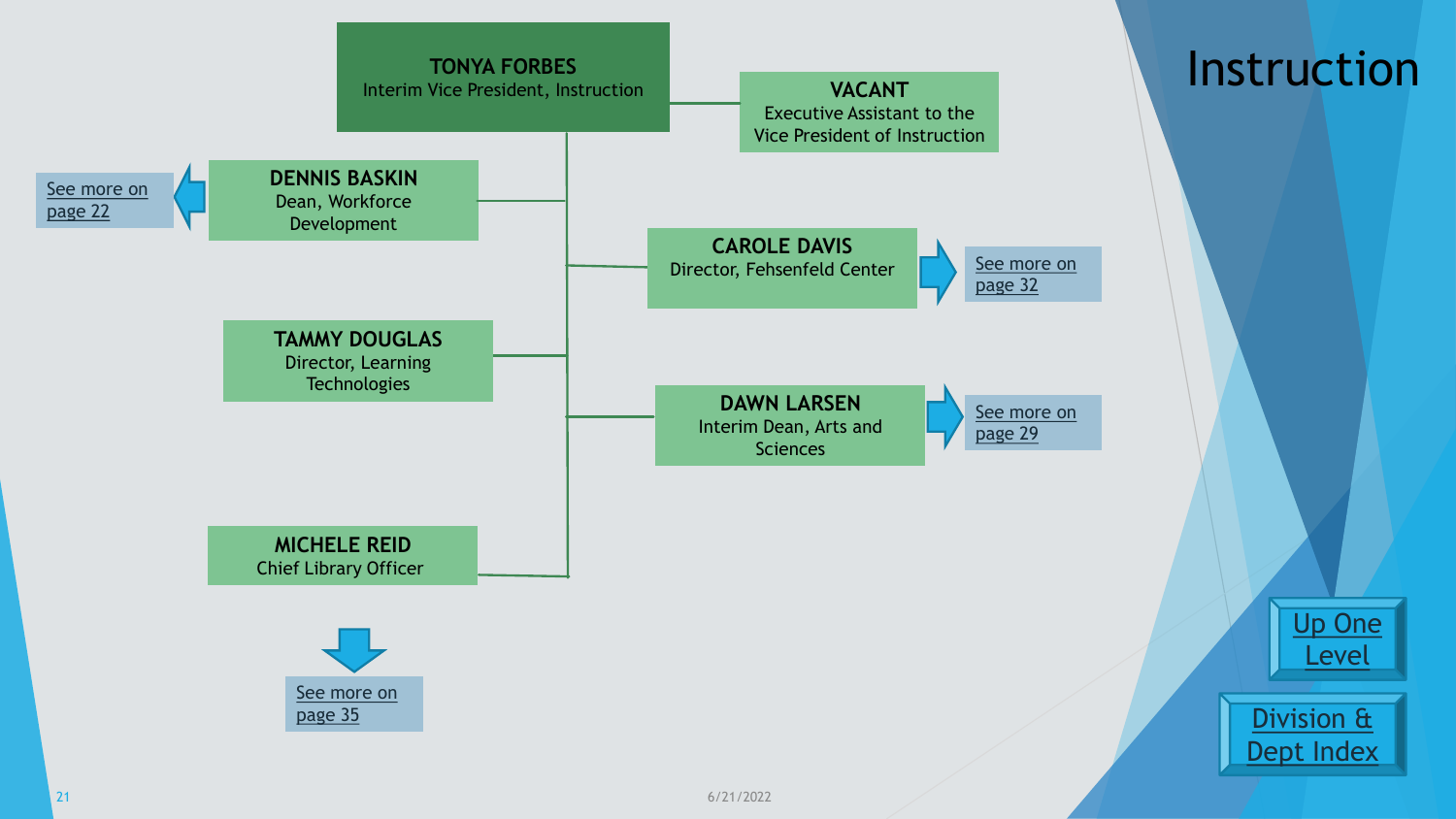<span id="page-21-0"></span>

22  $\sim$  6/21/2022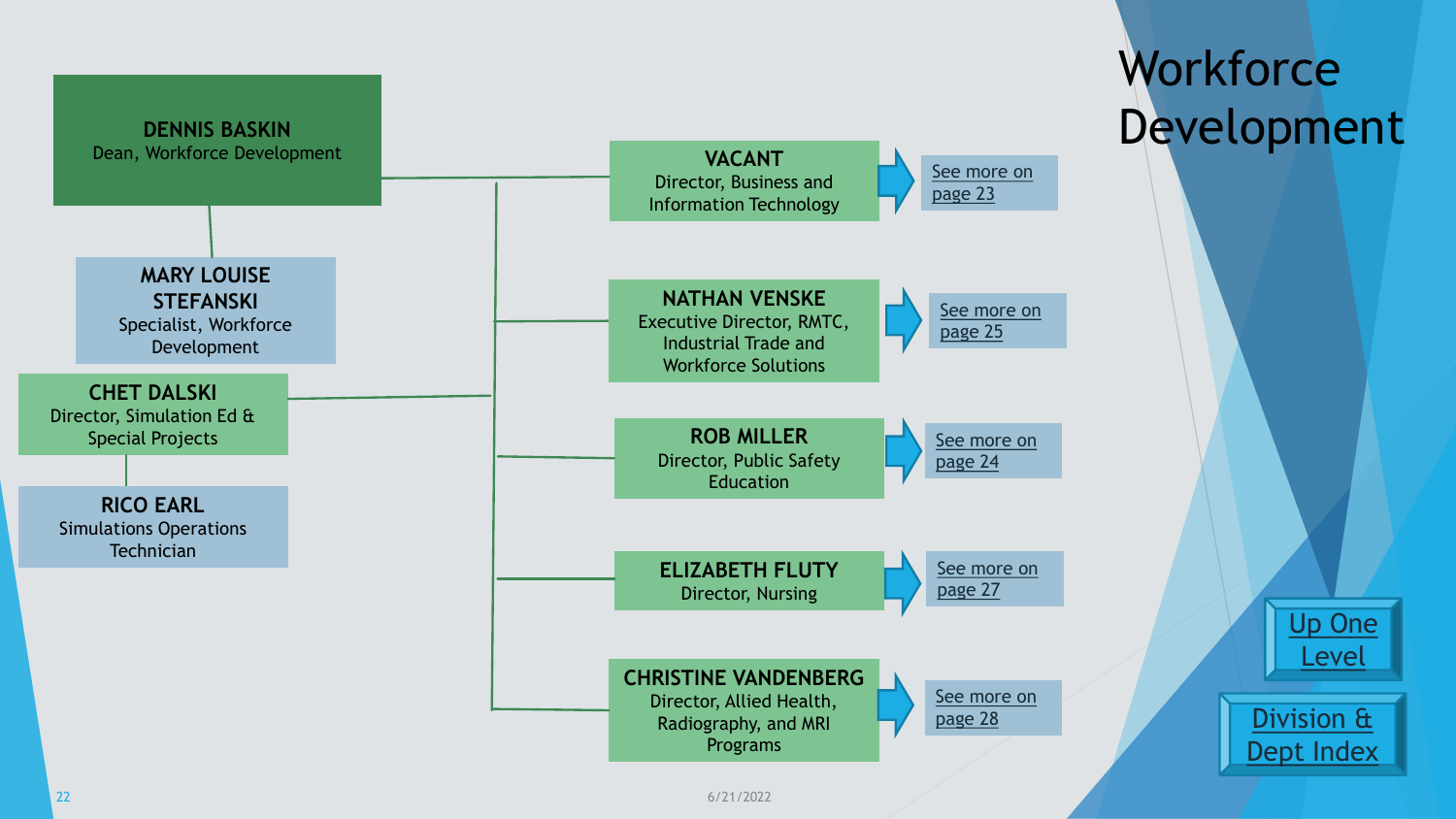<span id="page-22-0"></span>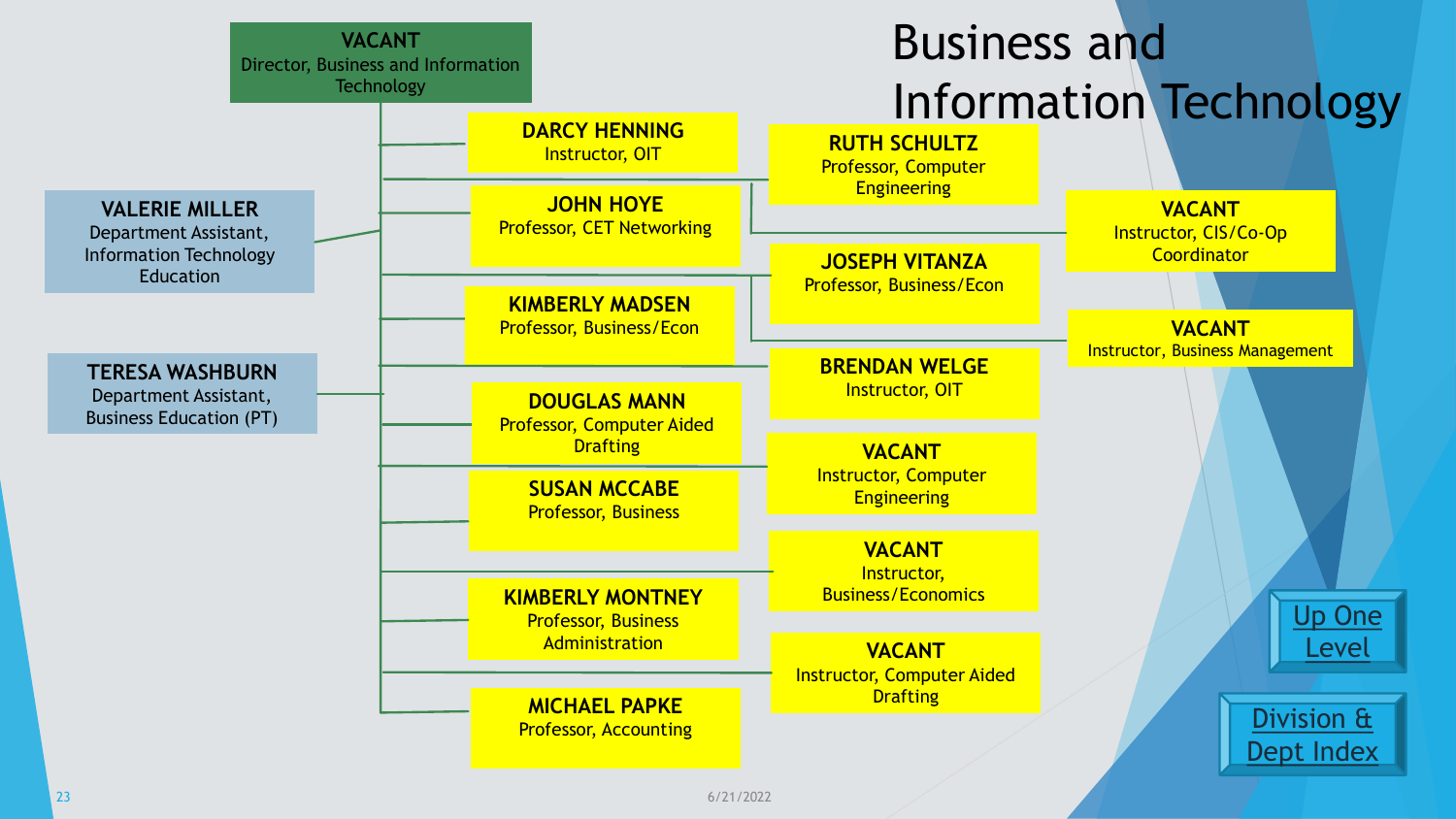<span id="page-23-0"></span>

# Public Safety Education

[Up One](#page-28-0)  Level

Division & [Dept Index](#page-28-0)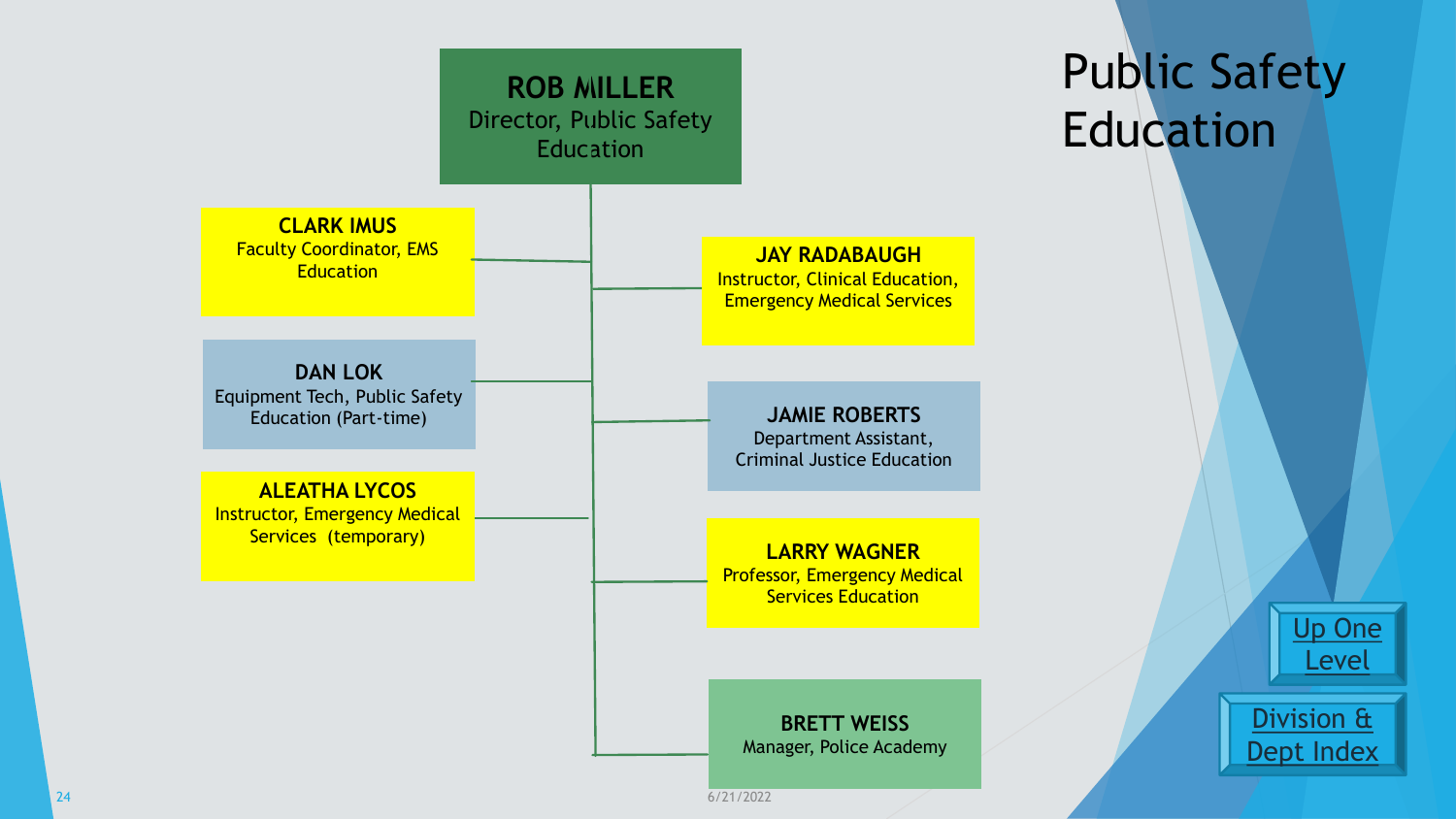<span id="page-24-0"></span>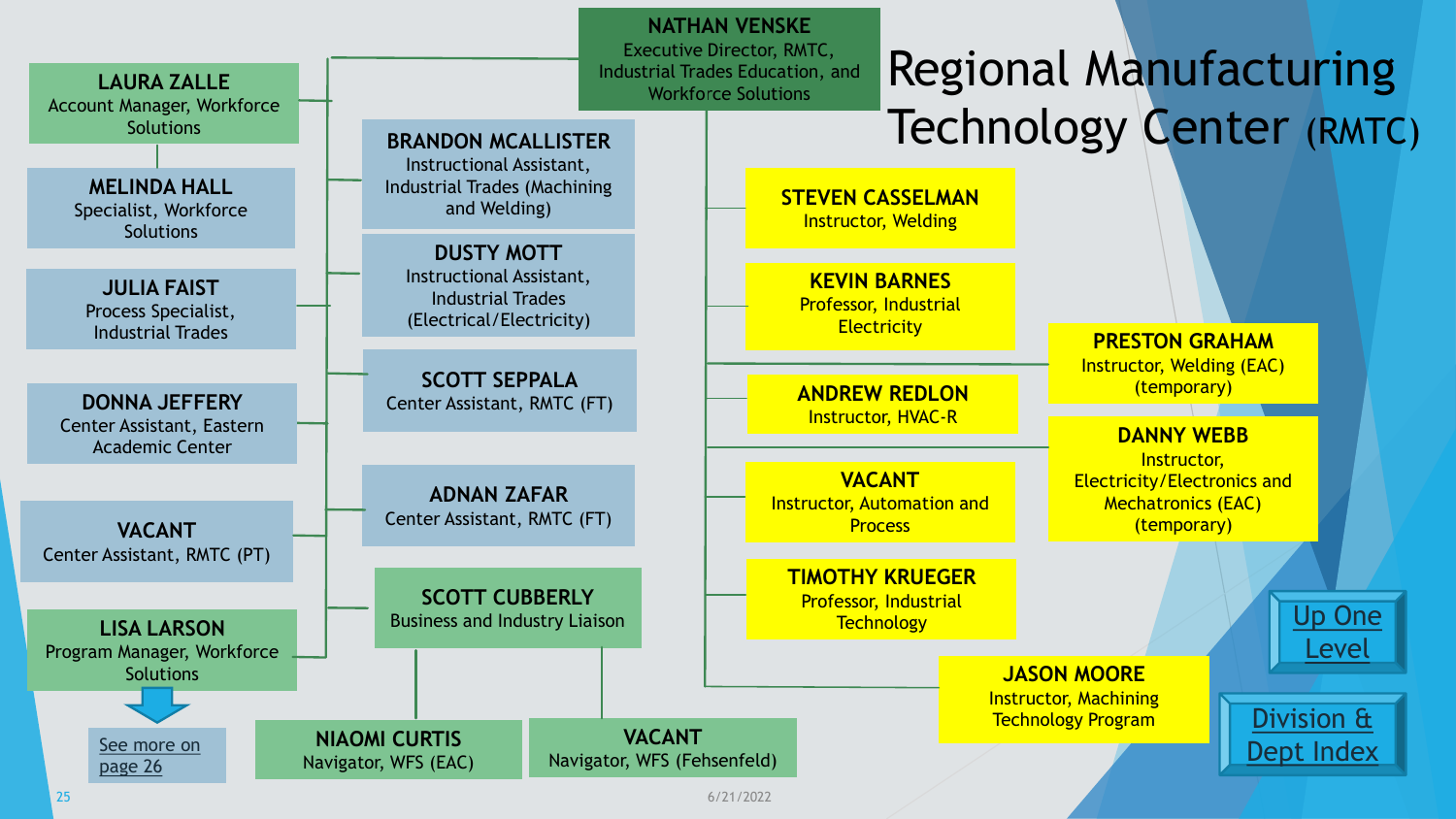### Workforce Solutions

[Up One](#page-21-0) 

Level

Division &

[Dept Index](#page-28-0)

<span id="page-25-0"></span>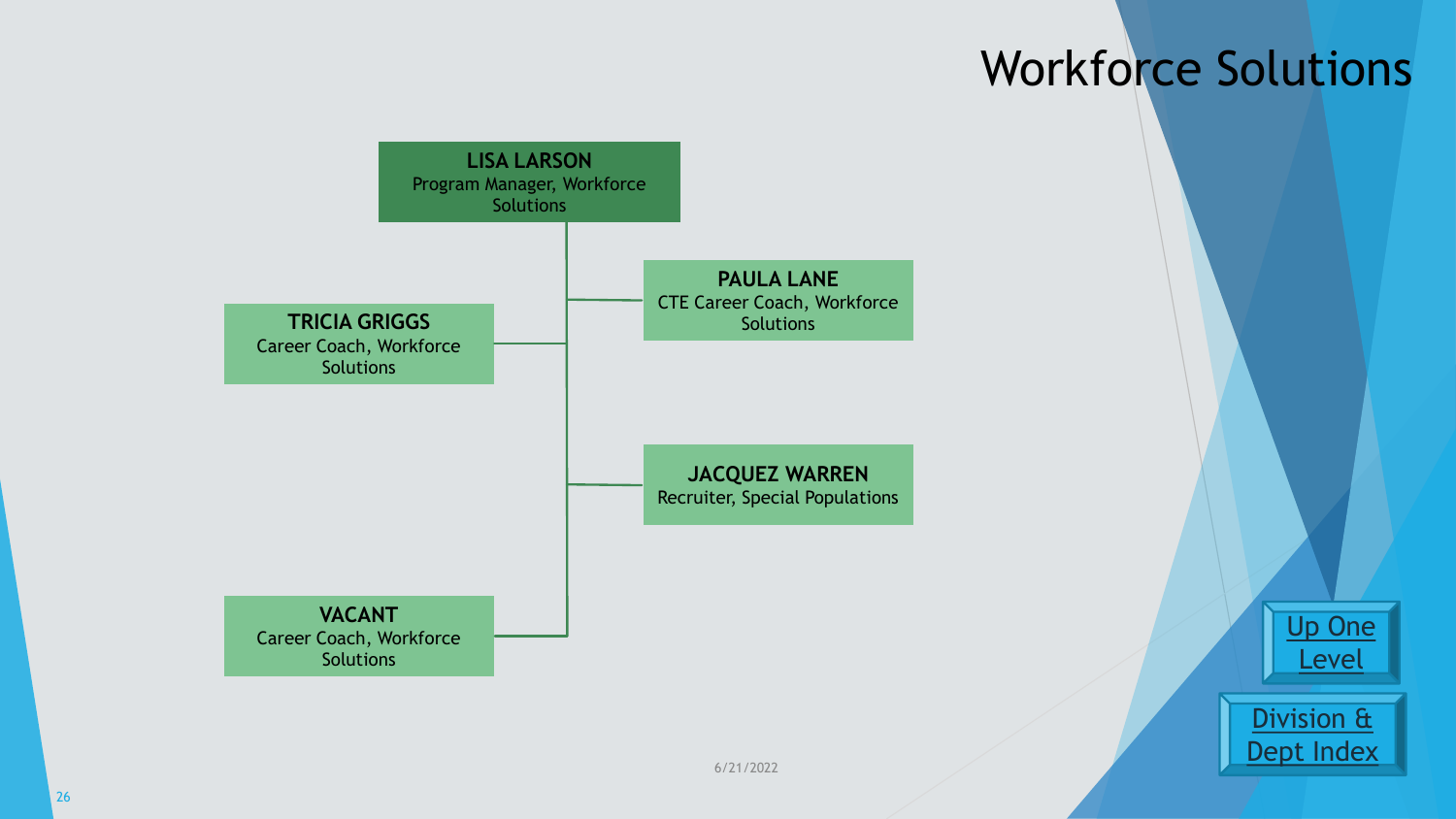<span id="page-26-0"></span>

[Up One](#page-21-0)  Level

Division & [Dept Index](#page-28-0)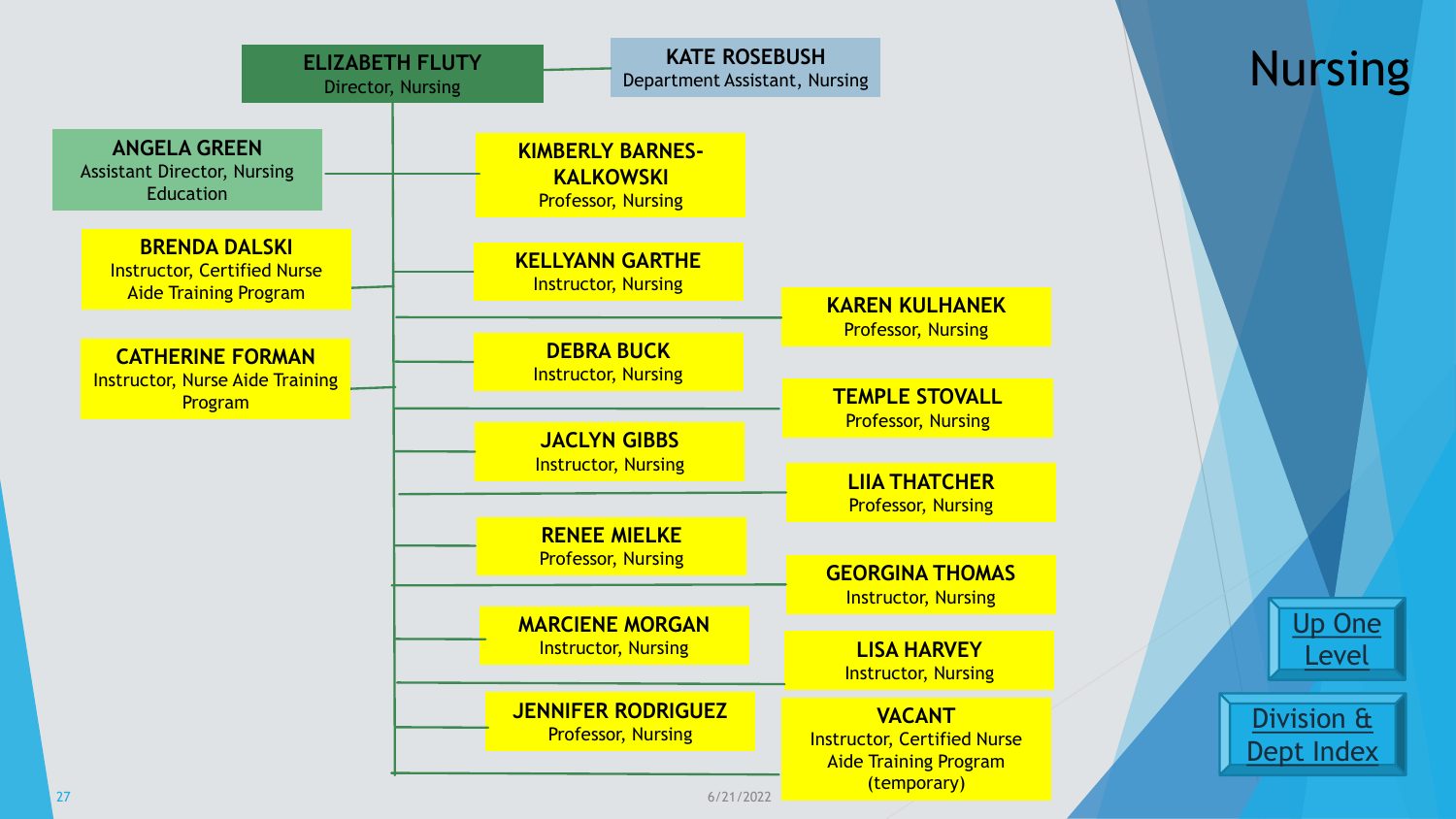<span id="page-27-0"></span>

28  $-$  6/21/2022  $-$  6/21/2022  $-$  6/21/2022  $-$  6/21/2022  $-$  6/21/2022  $-$  6/21/2022  $-$  6/21/2022  $-$  6/21/2022  $-$  6/21/2022  $-$  6/21/2022  $-$  6/21/2022  $-$  6/21/2022  $-$  6/21/2022  $-$  6/21/2022  $-$  6/21/2022  $-$  6/21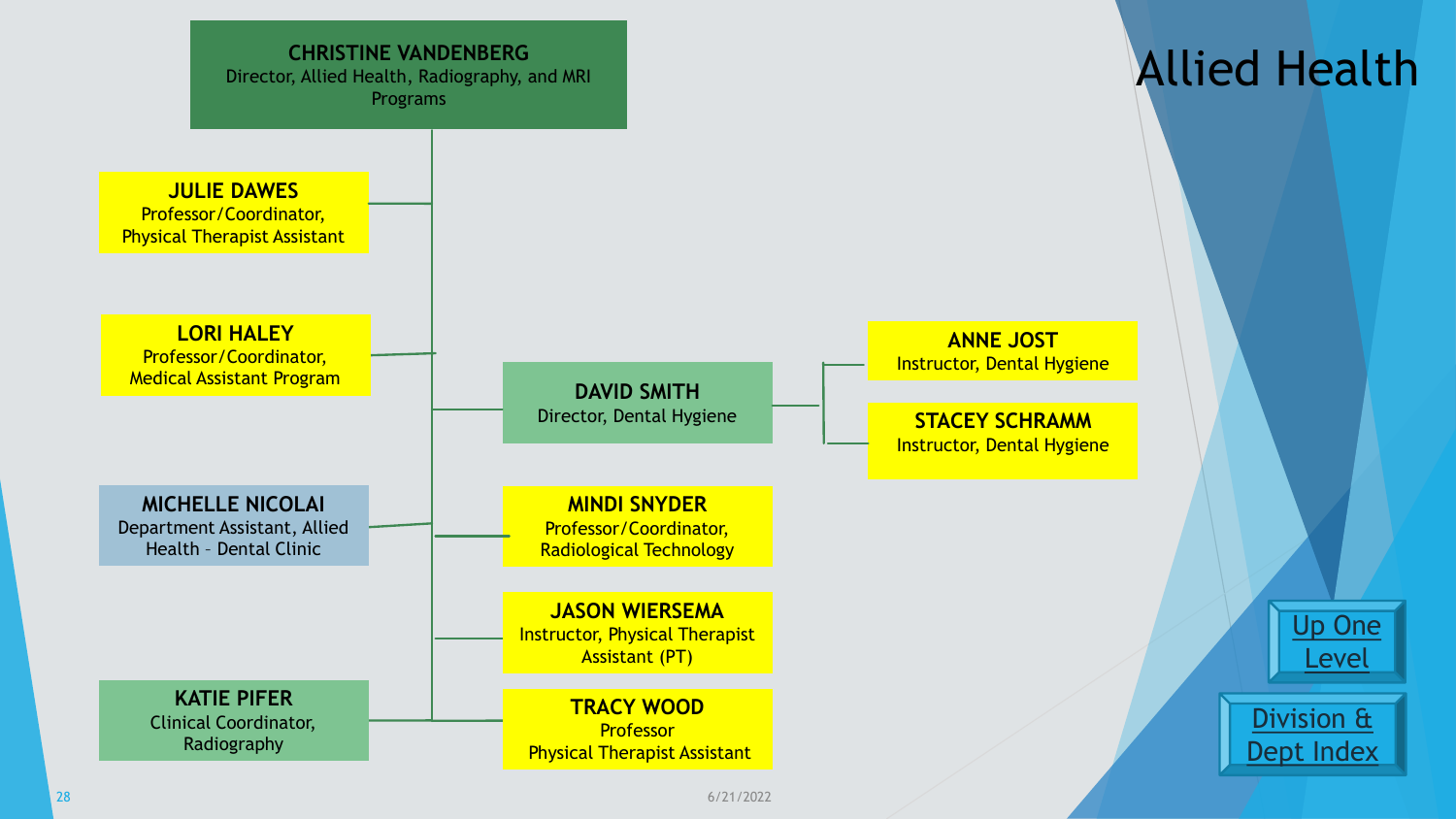<span id="page-28-0"></span>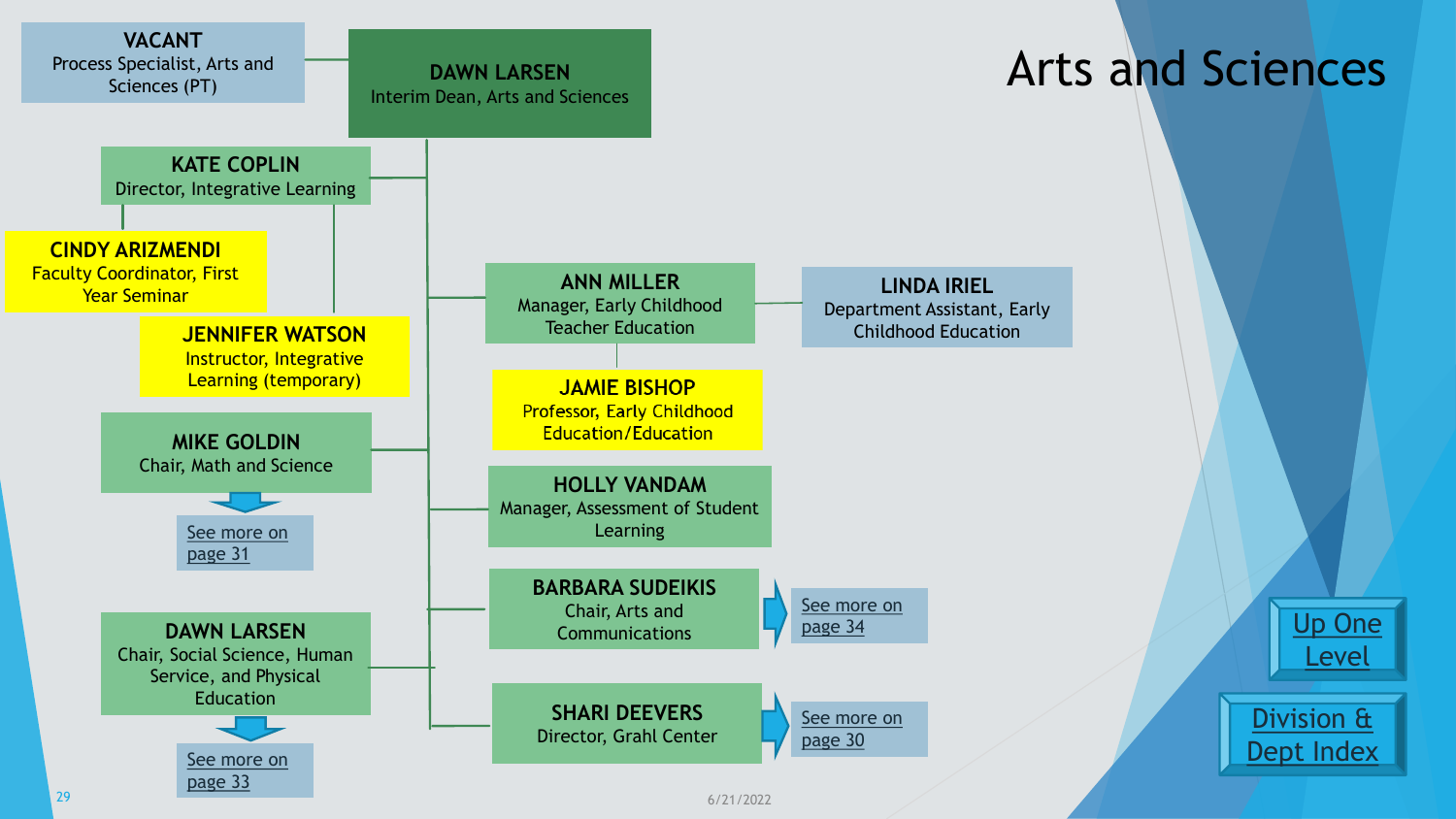#### <span id="page-29-0"></span>**SHARI DEEVERS**

Director, Grahl Center

**TERESA BRAYTON** Center Assistant, Grahl Center (PT)

**BEVERLY GRIGGS** Center Assistant, Grahl Center (PT)

**SARAH M. STOUT** Center Assistant, Grahl Center (PT)





Grahl Center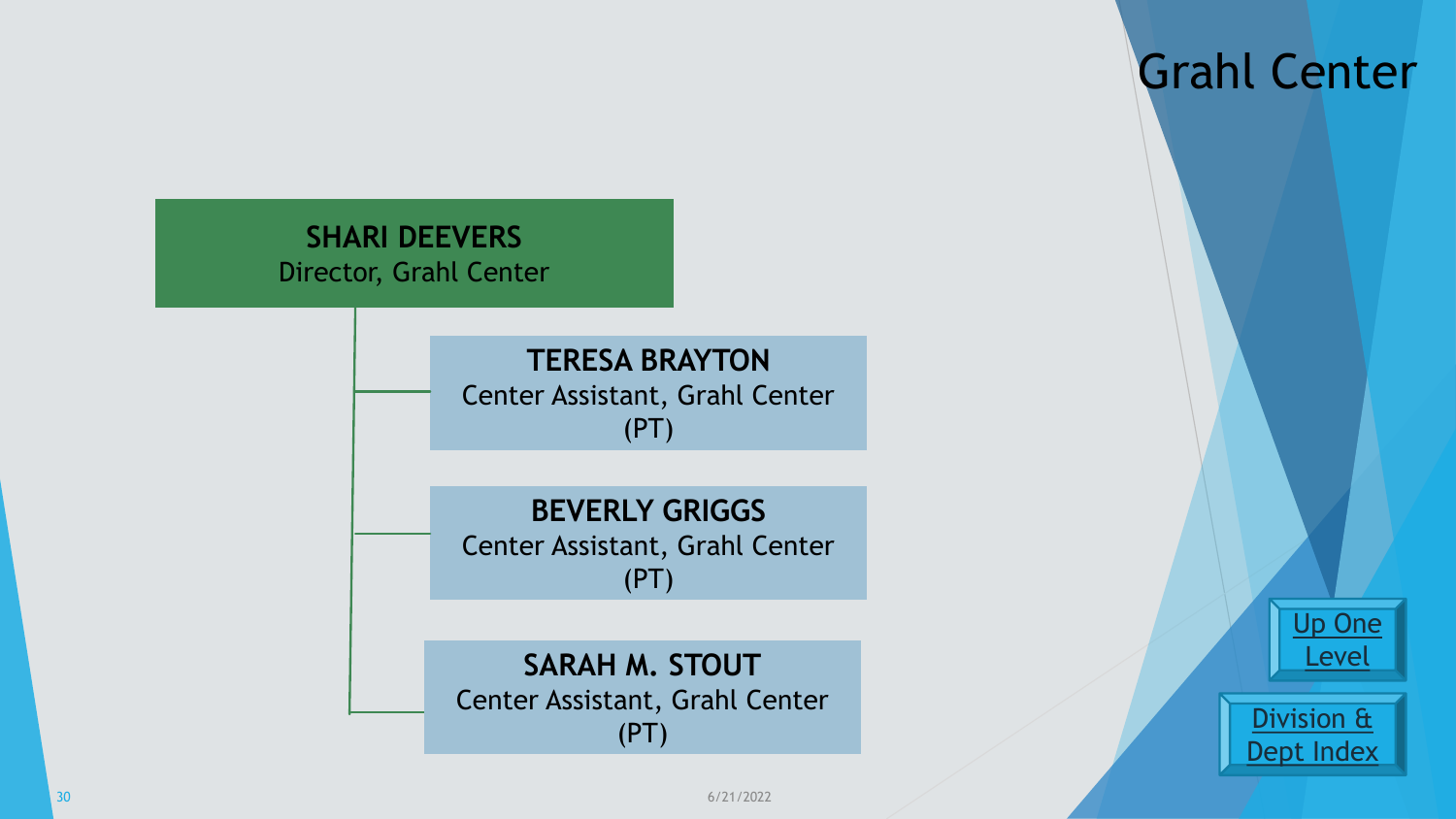<span id="page-30-0"></span>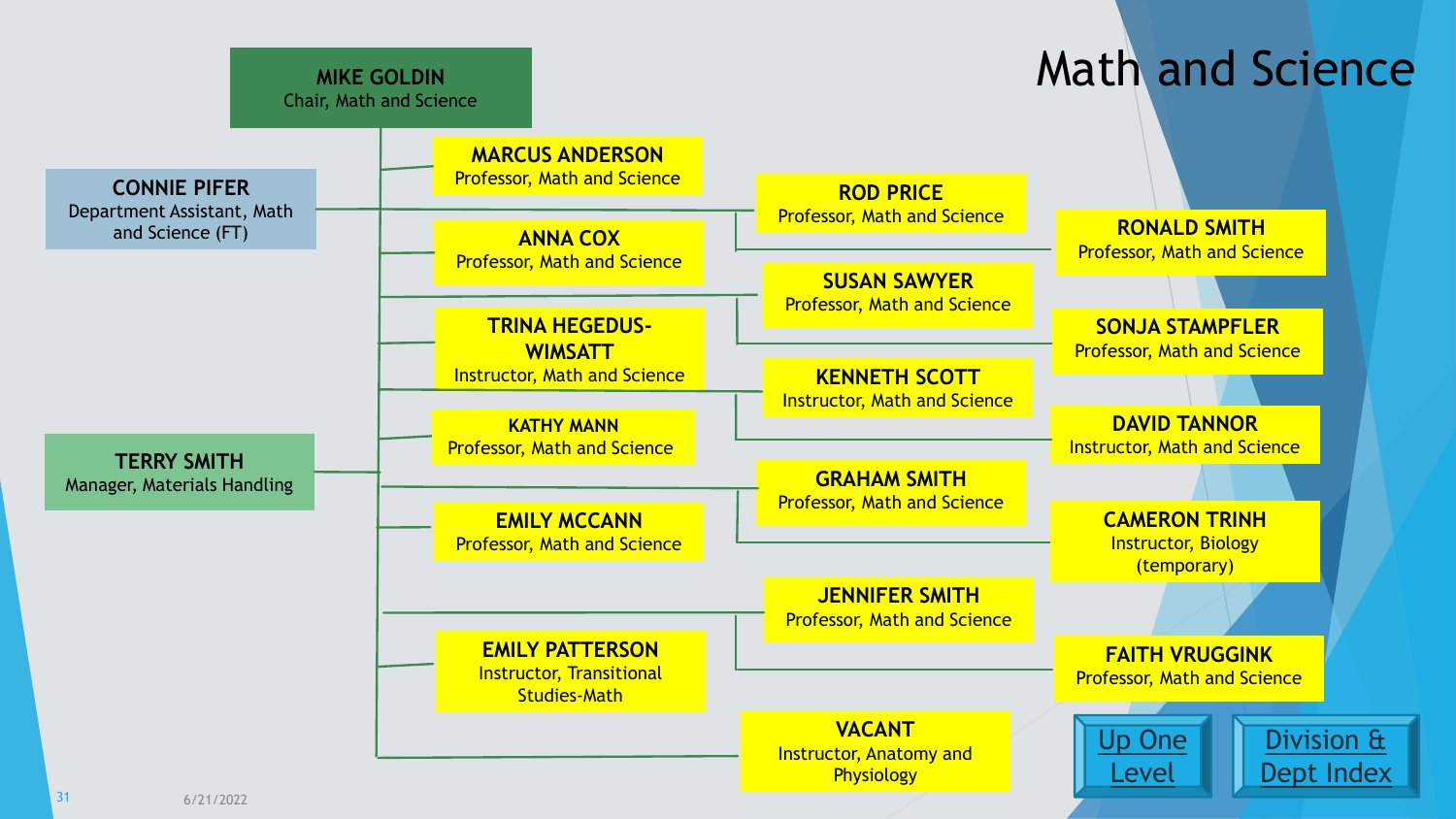### Fehsenfeld Center

#### <span id="page-31-0"></span>**CAROLE DAVIS**  Director, Fehsenfeld Center

**TRICIA DRAKE** Center Assistant, Fehsenfeld Center (FT)

**MAGGIE MURPHY** Center Assistant, Fehsenfeld Center (PT)

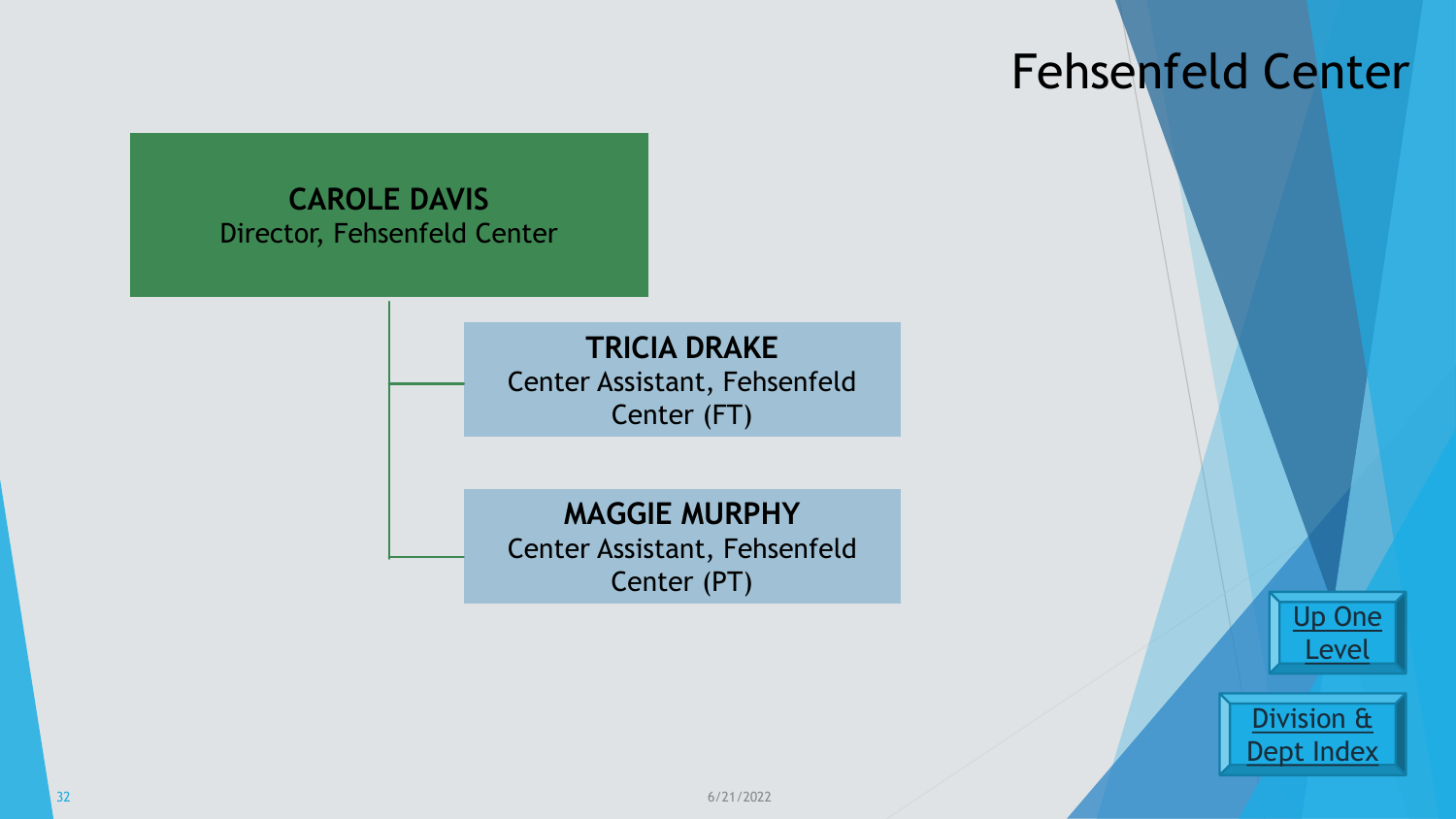<span id="page-32-0"></span>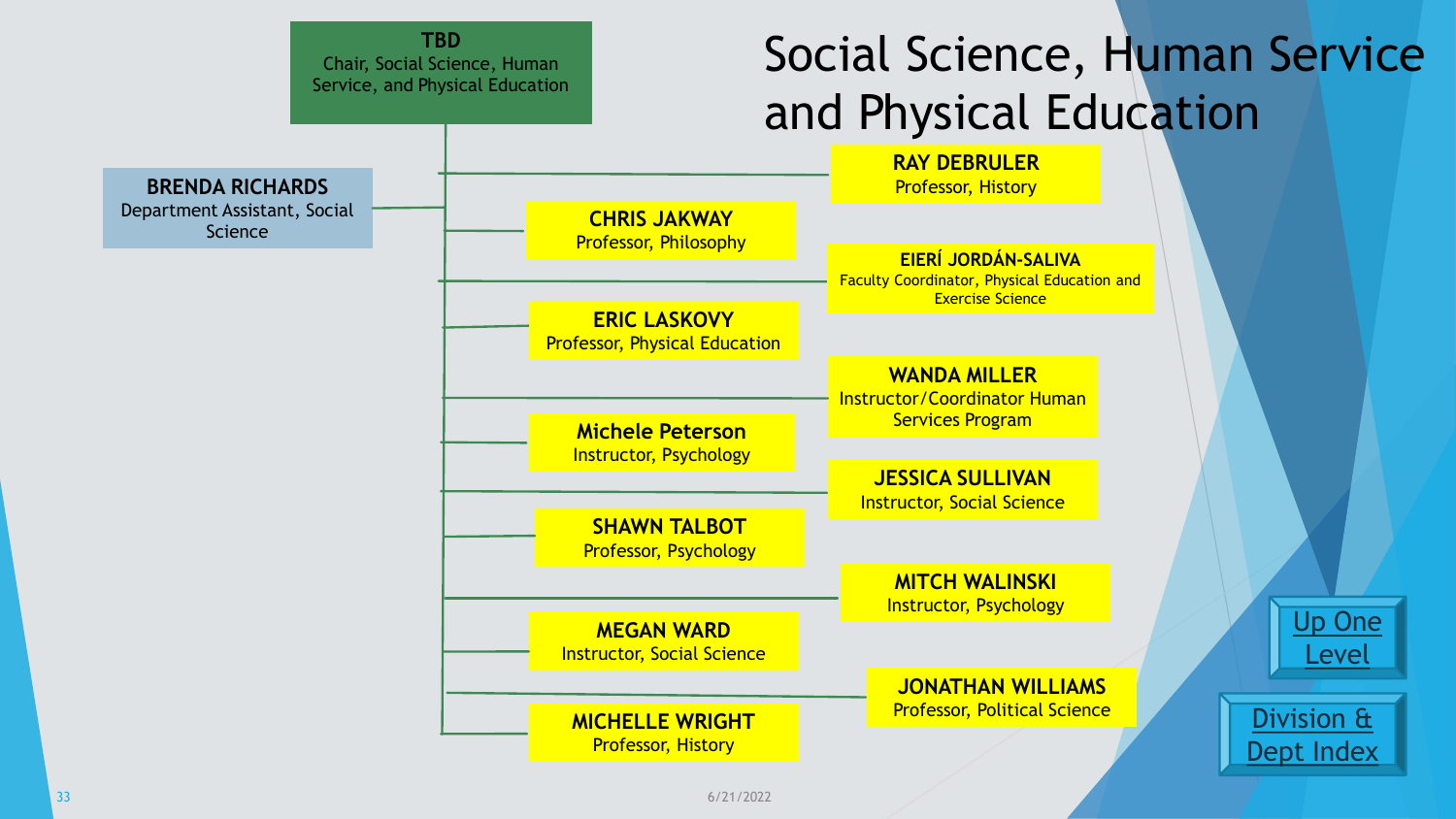<span id="page-33-0"></span>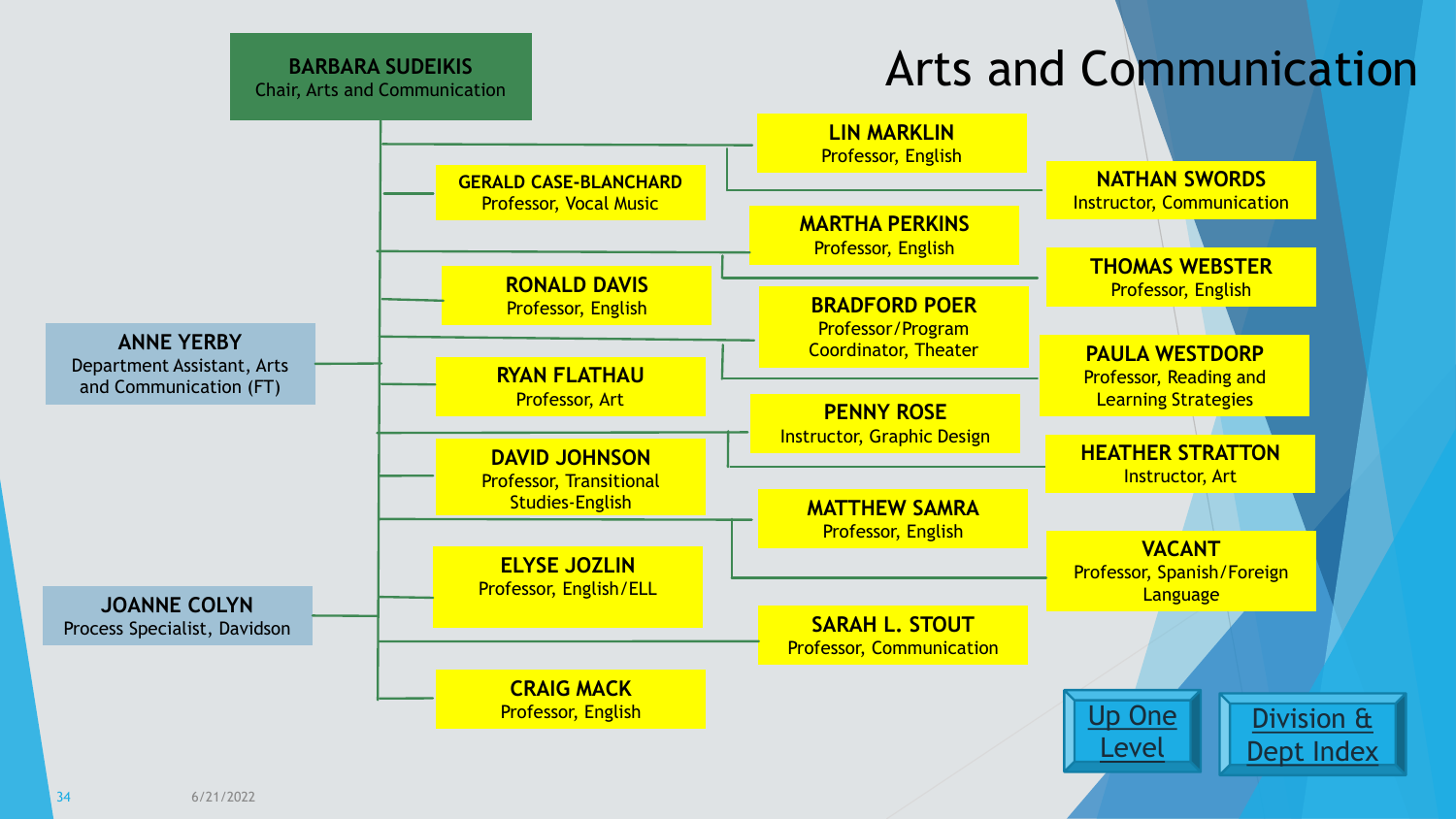<span id="page-34-0"></span>

#### Library Services

[Up One](#page-20-0) 

Level

Division &

[Dept Index](#page-28-0)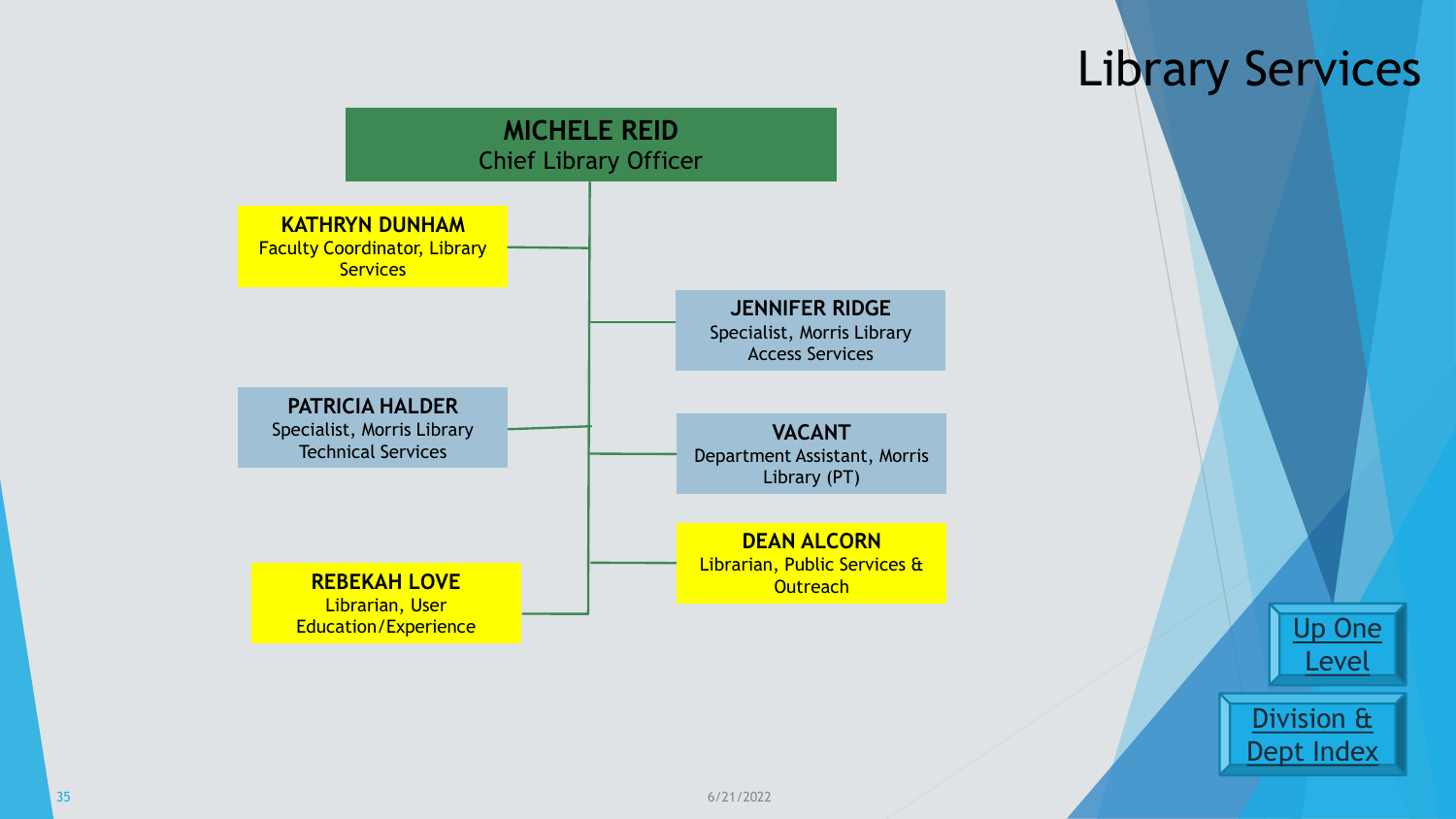<span id="page-35-0"></span>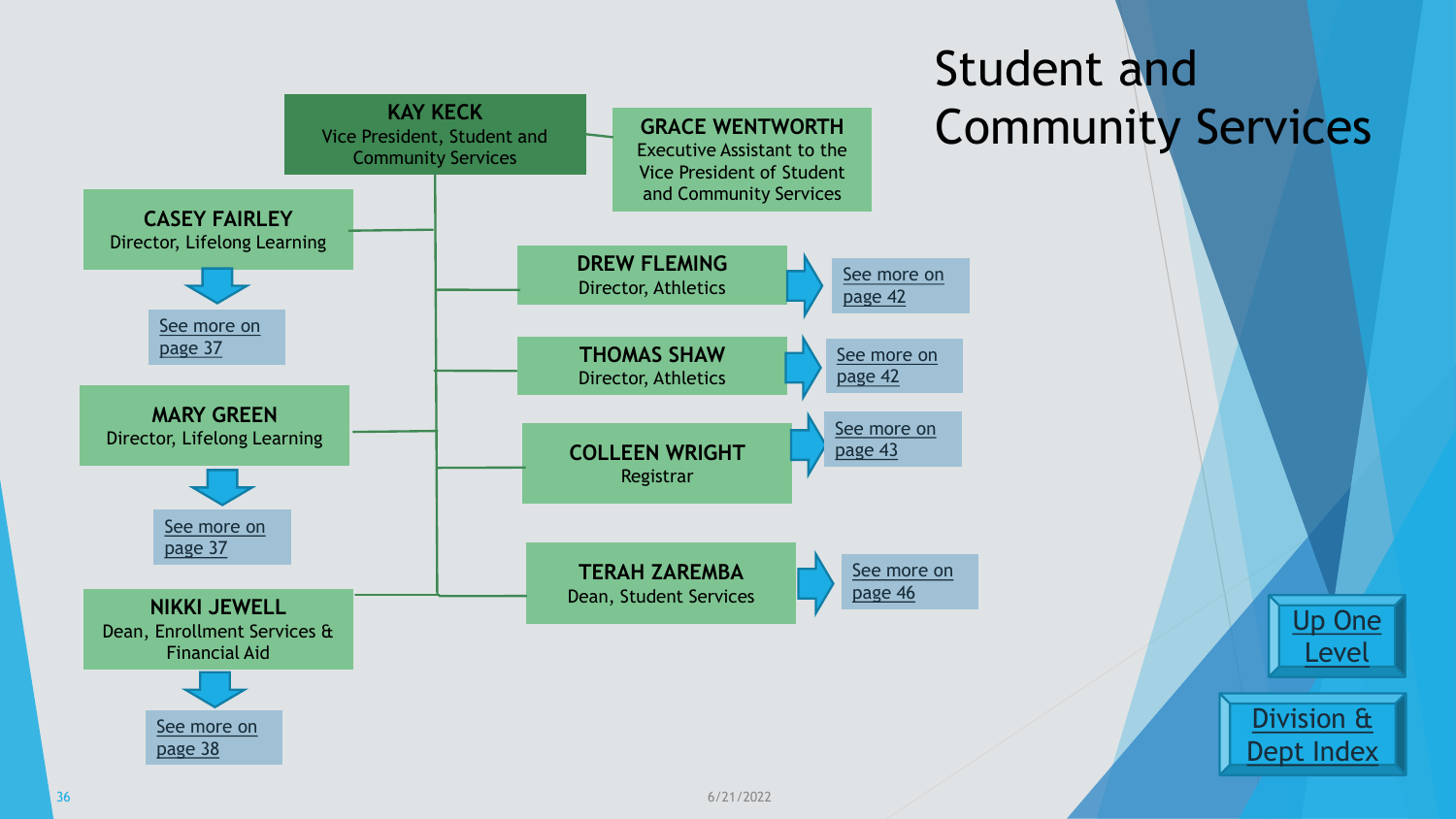<span id="page-36-0"></span>

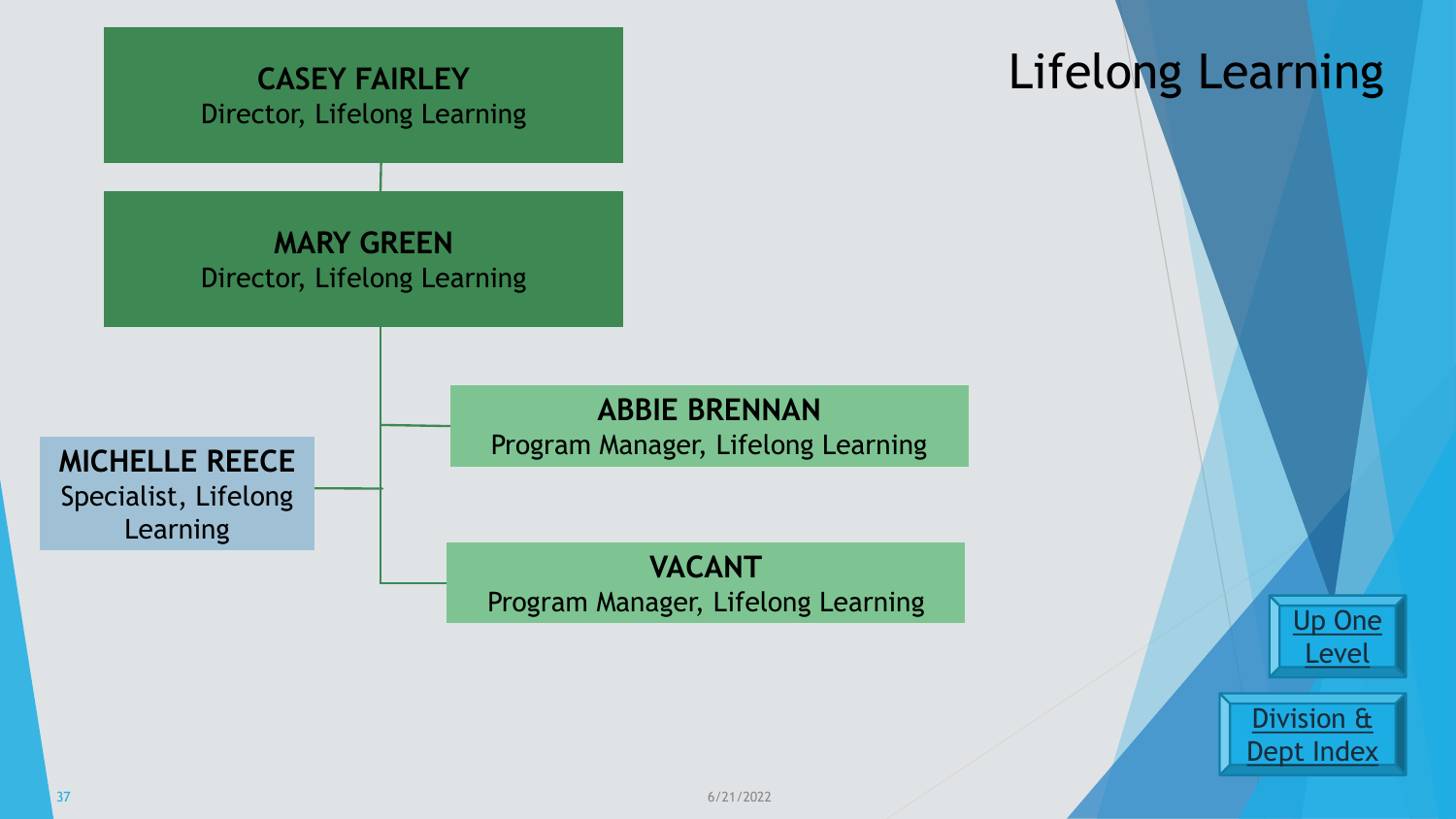<span id="page-37-0"></span>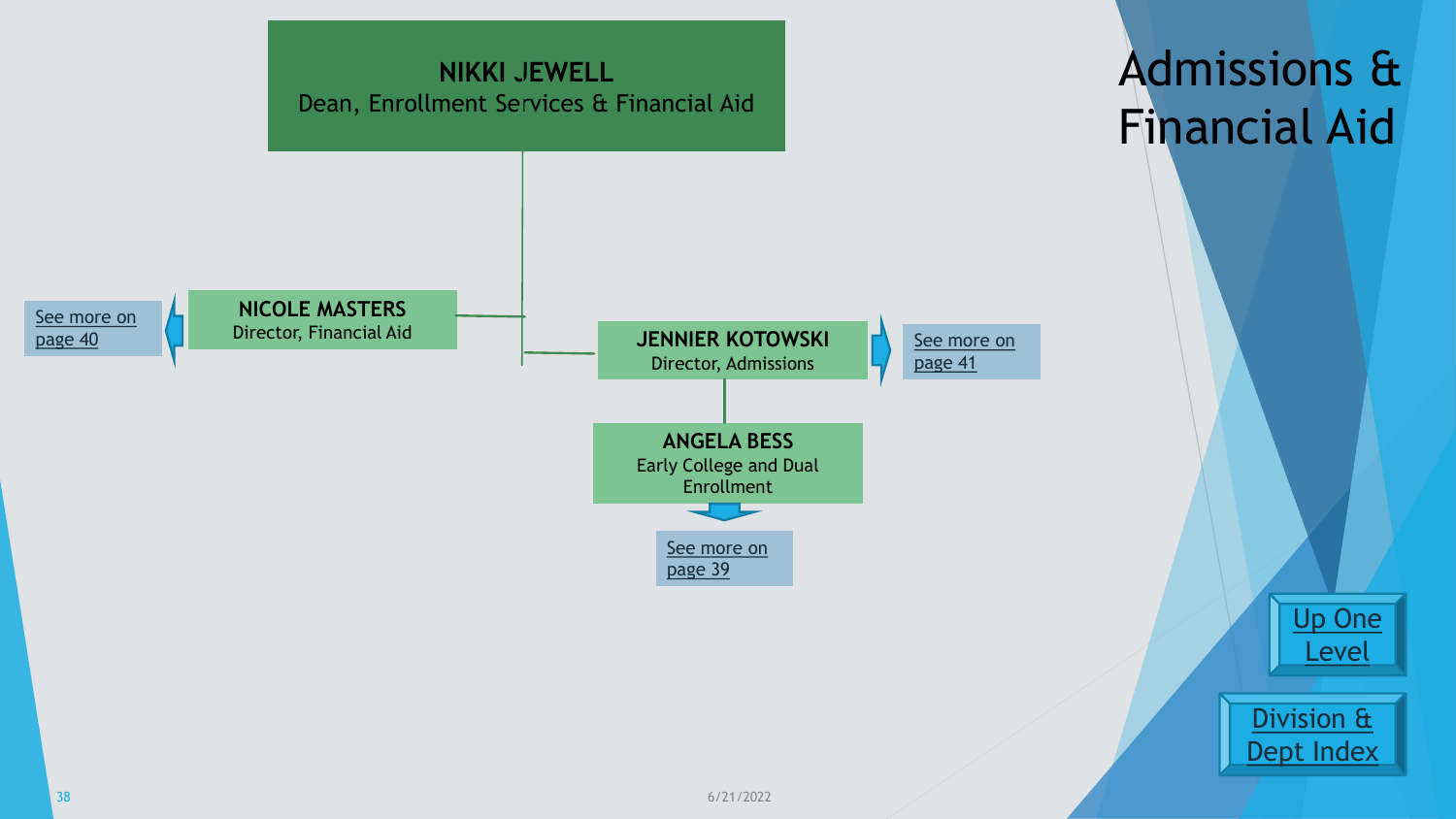# Admissions & Financial Aid

<span id="page-38-0"></span>



Division & [Dept Index](#page-28-0)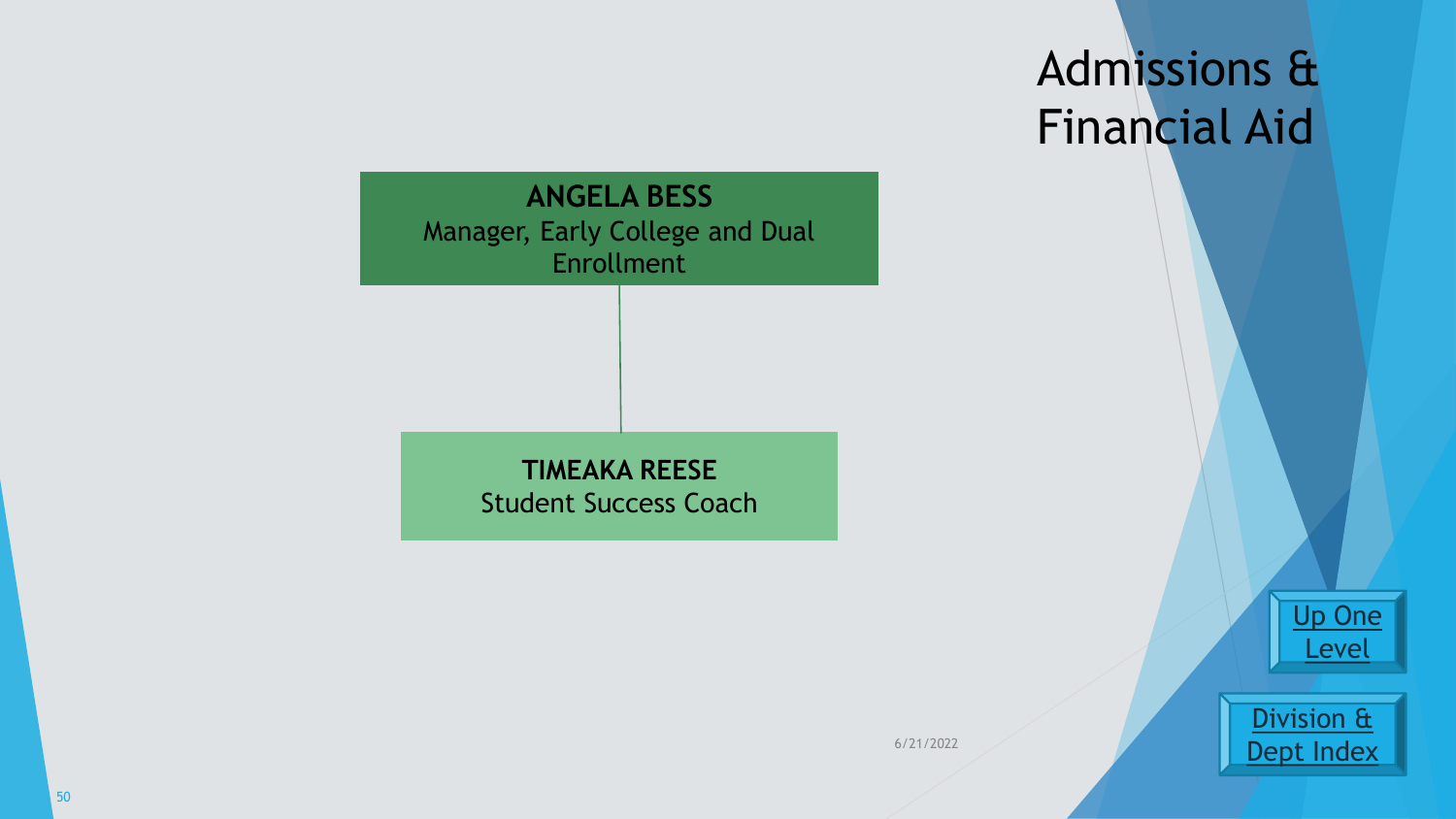<span id="page-39-0"></span>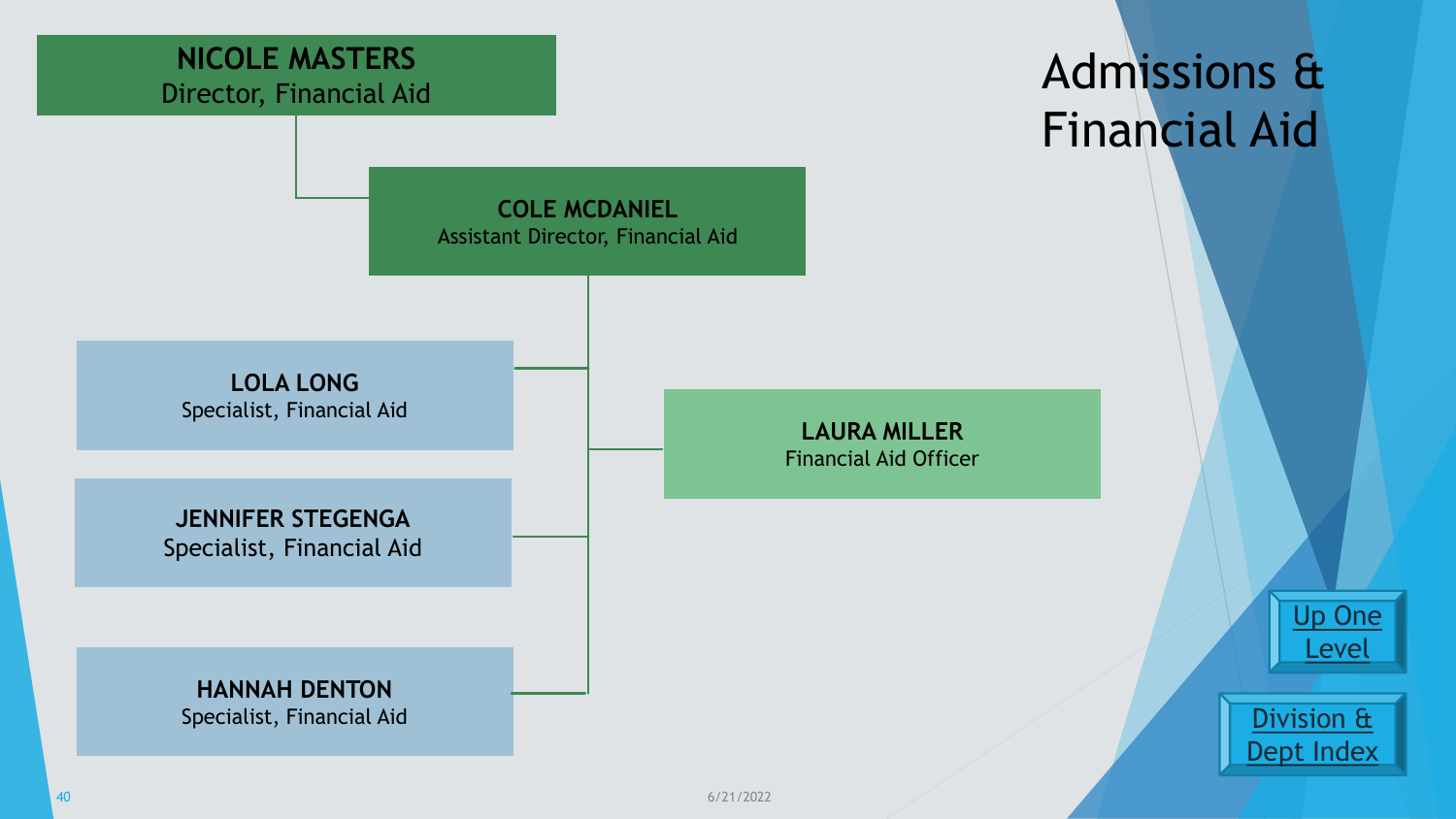<span id="page-40-0"></span>

6/21/2022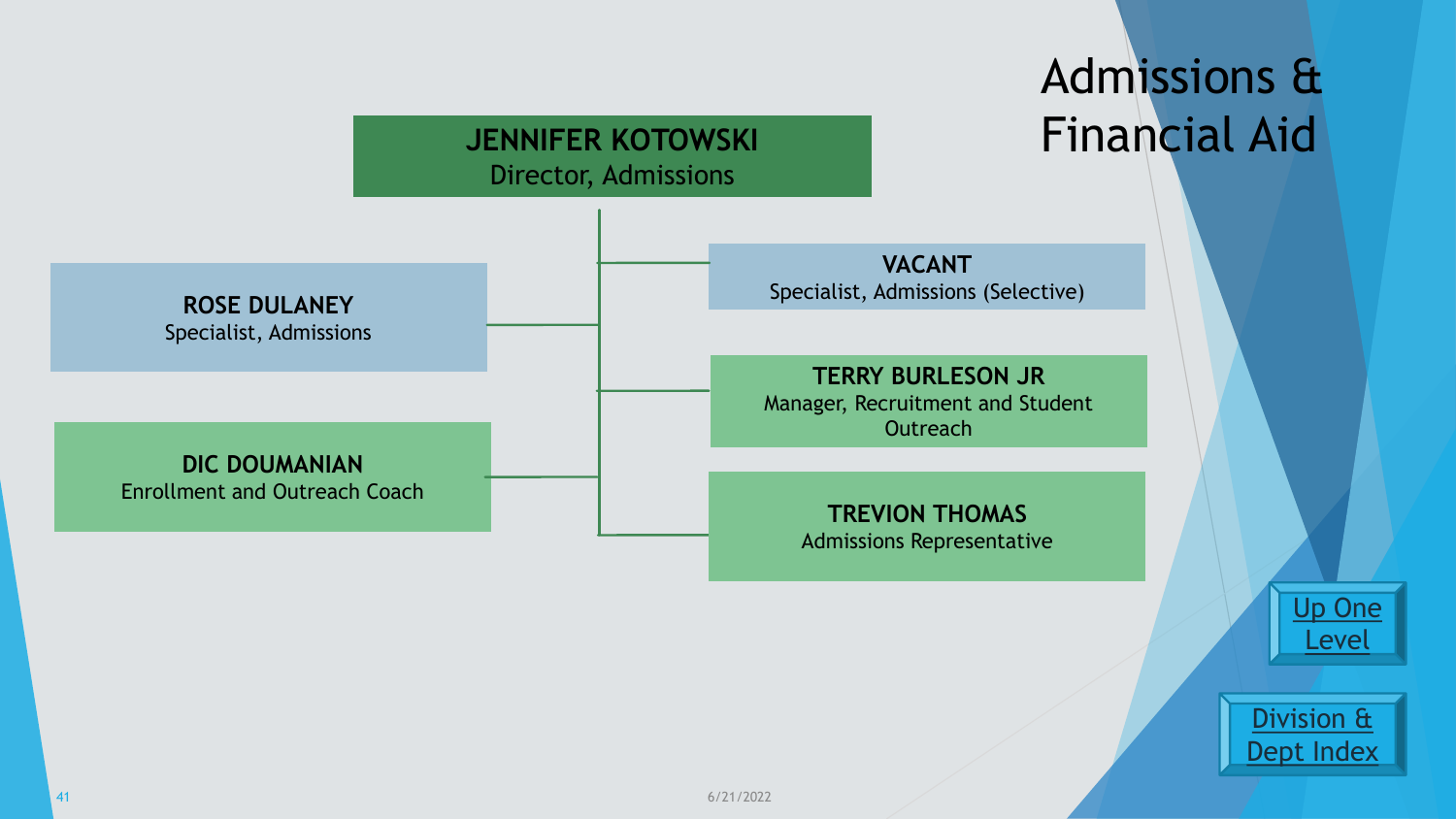<span id="page-41-0"></span>

42 6/21/2022 - 12:30  $\pm$  12:30  $\pm$  12:30  $\pm$  12:30  $\pm$  12:30  $\pm$  12:30  $\pm$  12:30  $\pm$  12:30  $\pm$  12:30  $\pm$  12:30  $\pm$  12:30  $\pm$  12:30  $\pm$  12:30  $\pm$  12:30  $\pm$  12:30  $\pm$  12:30  $\pm$  12:30  $\pm$  12:30  $\pm$  12:30  $\$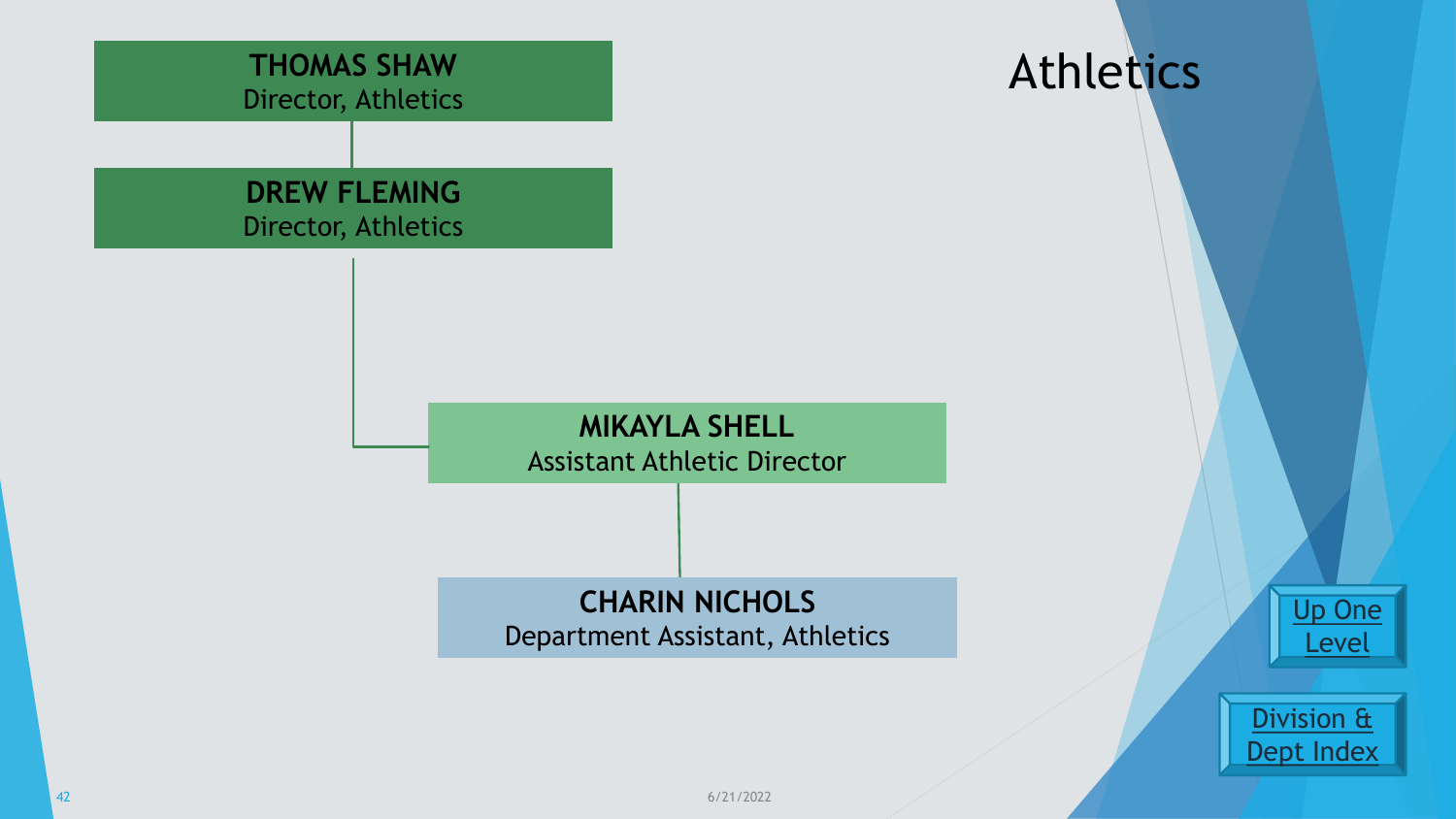<span id="page-42-0"></span>

### Records and Registration

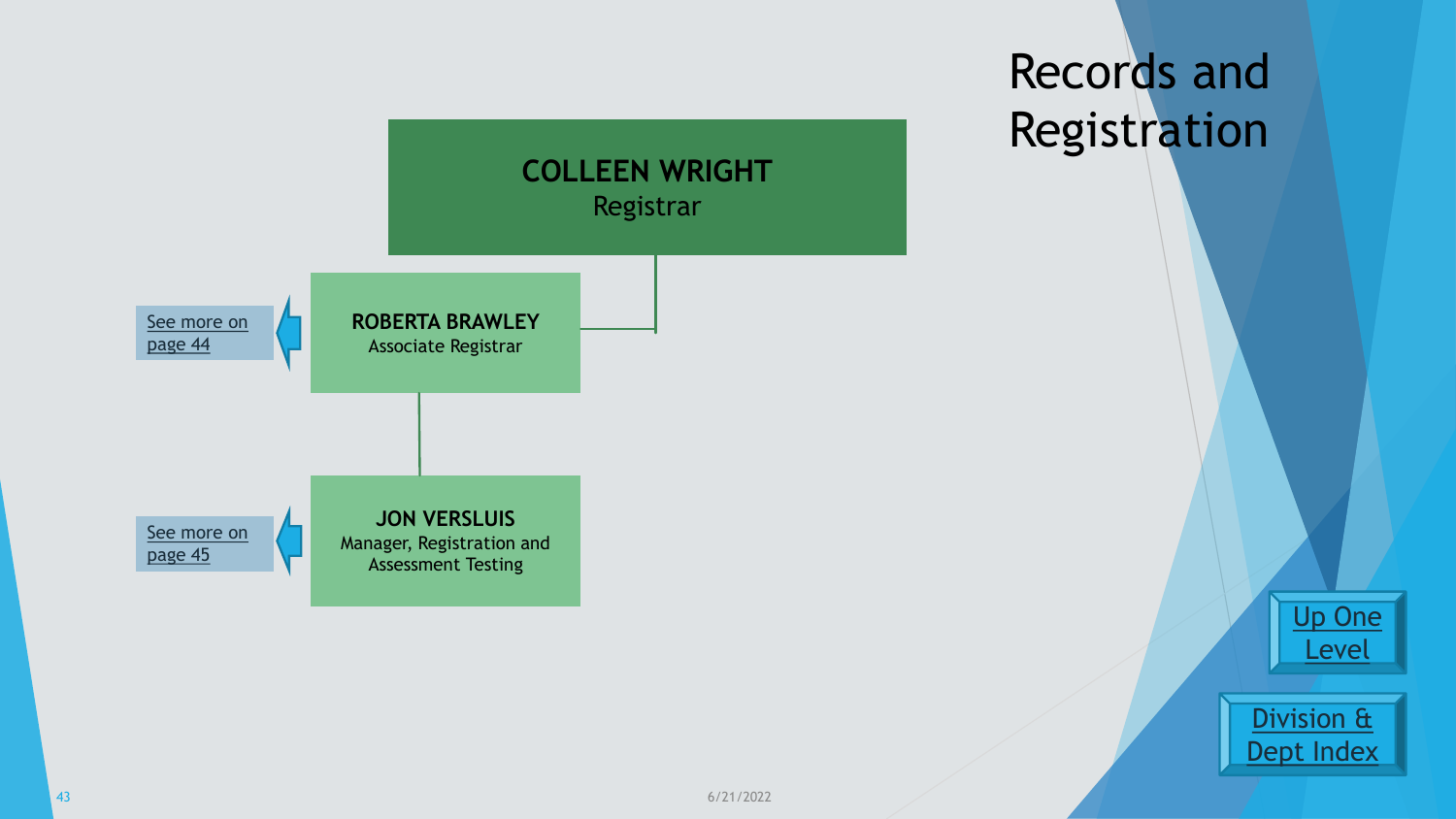#### <span id="page-43-0"></span>**ROBERTA BRAWLEY** Associate Registrar

#### **RENEE GERBER**

Department Assistant, Registrar's Office

#### **LISA RENCH**

Specialist, Records Management – Records & Registration



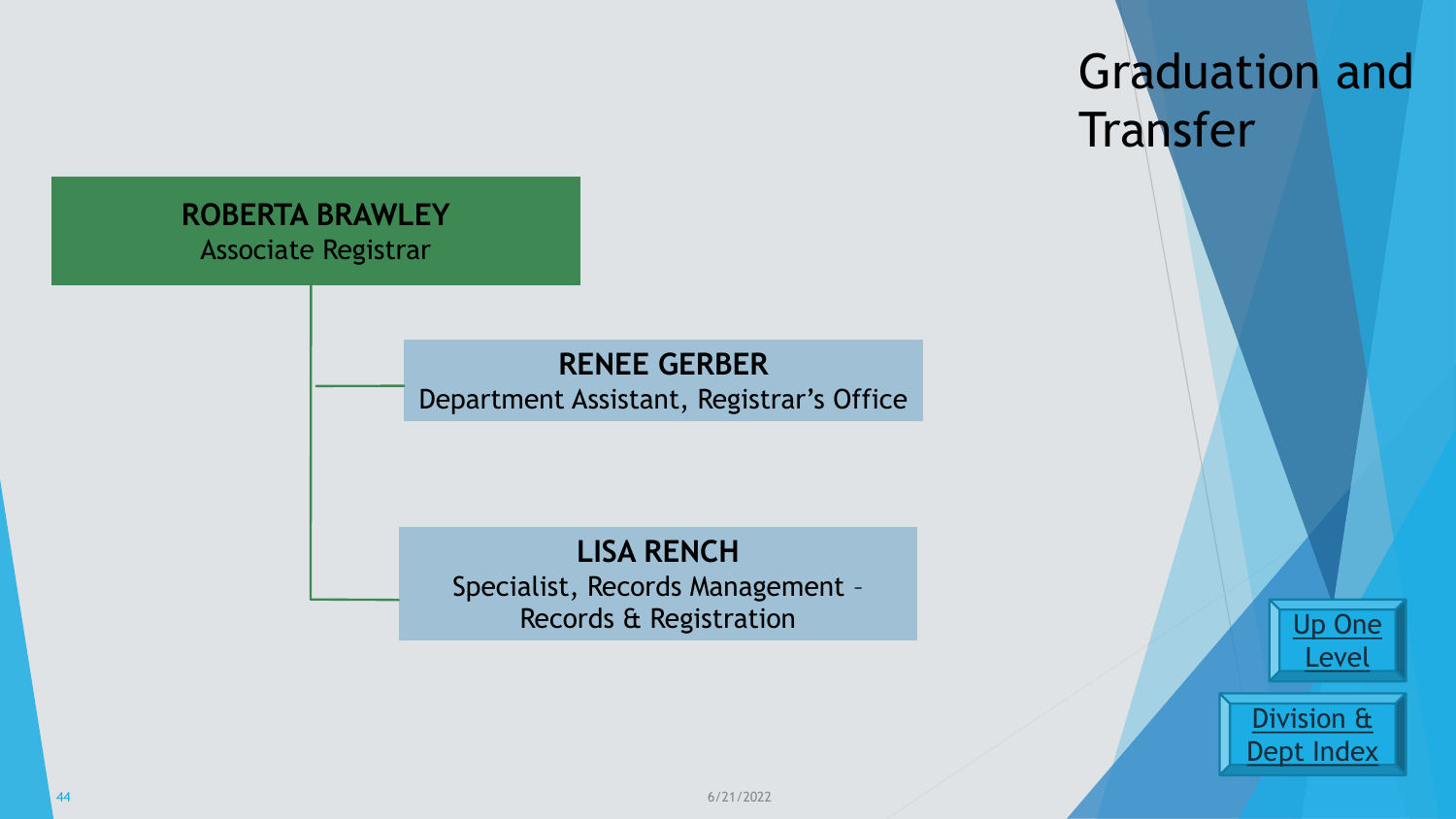<span id="page-44-0"></span>

### Records and Registration

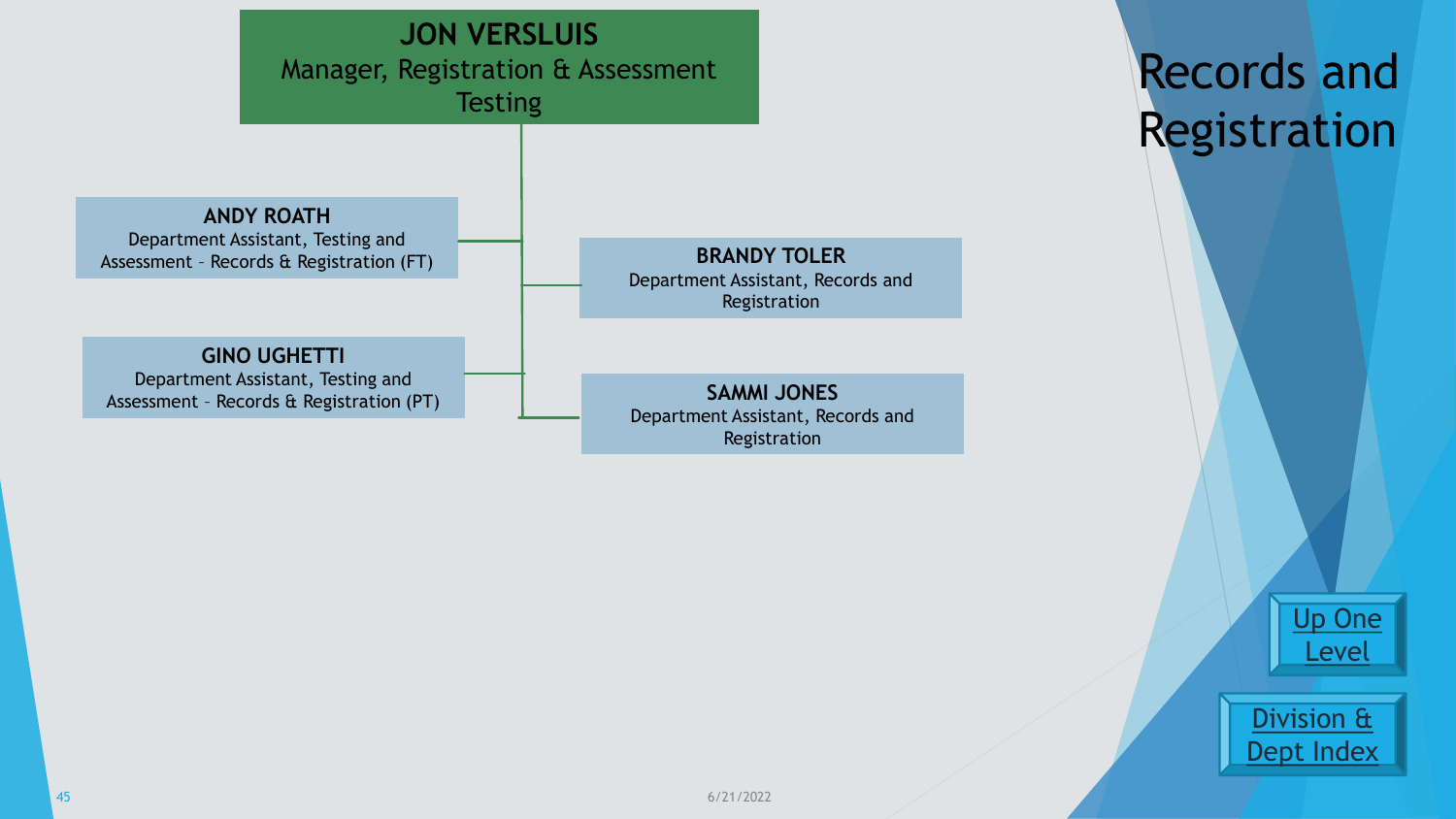<span id="page-45-0"></span>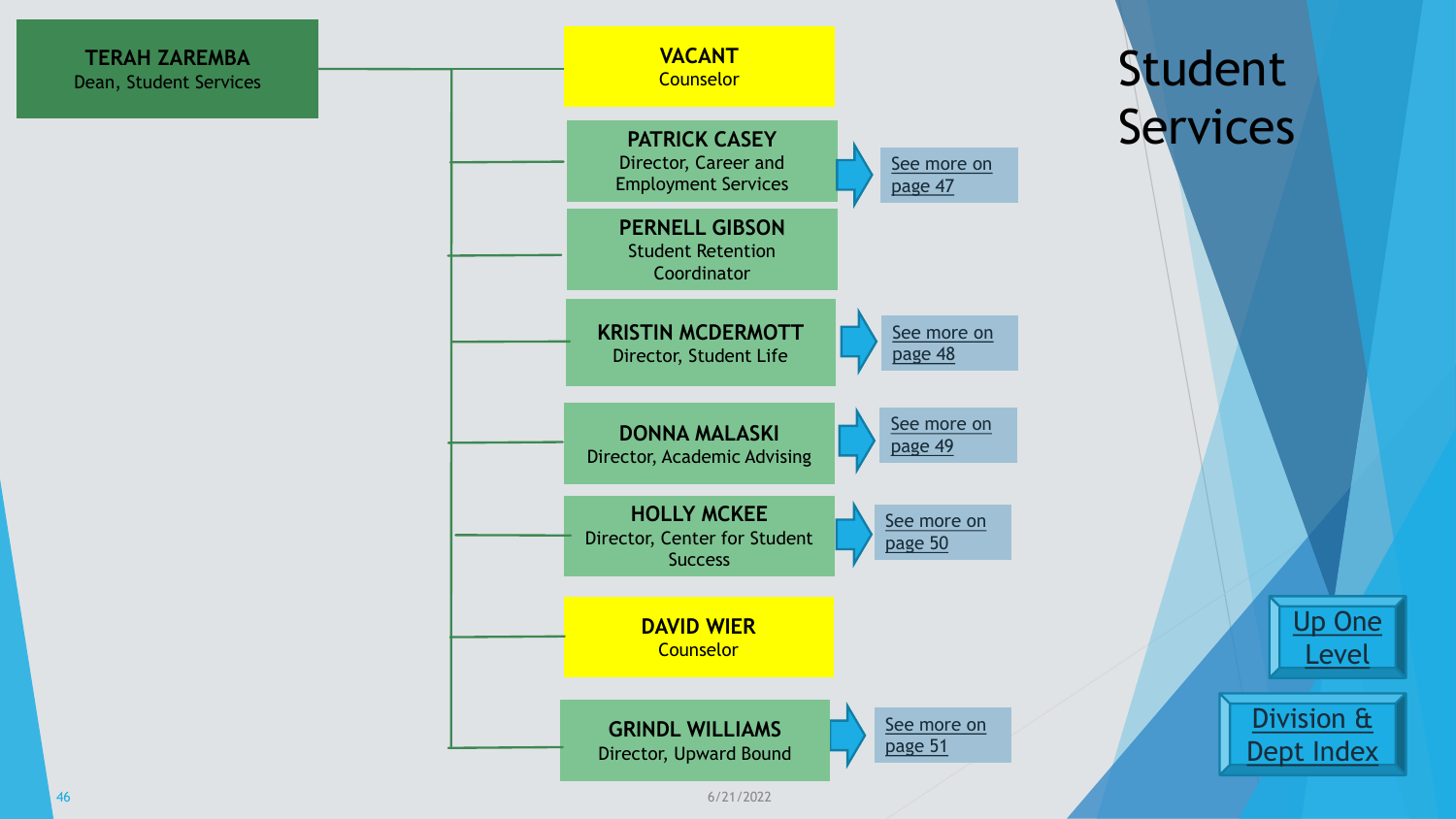<span id="page-46-0"></span>

Career and Employment **Services** 

> [Up One](#page-45-0) Level



47 6/21/2022 - 12 April 2014 - 12 April 2014 - 12 April 2014 - 12 April 2014 - 12 April 2014 - 12 April 2014 - 1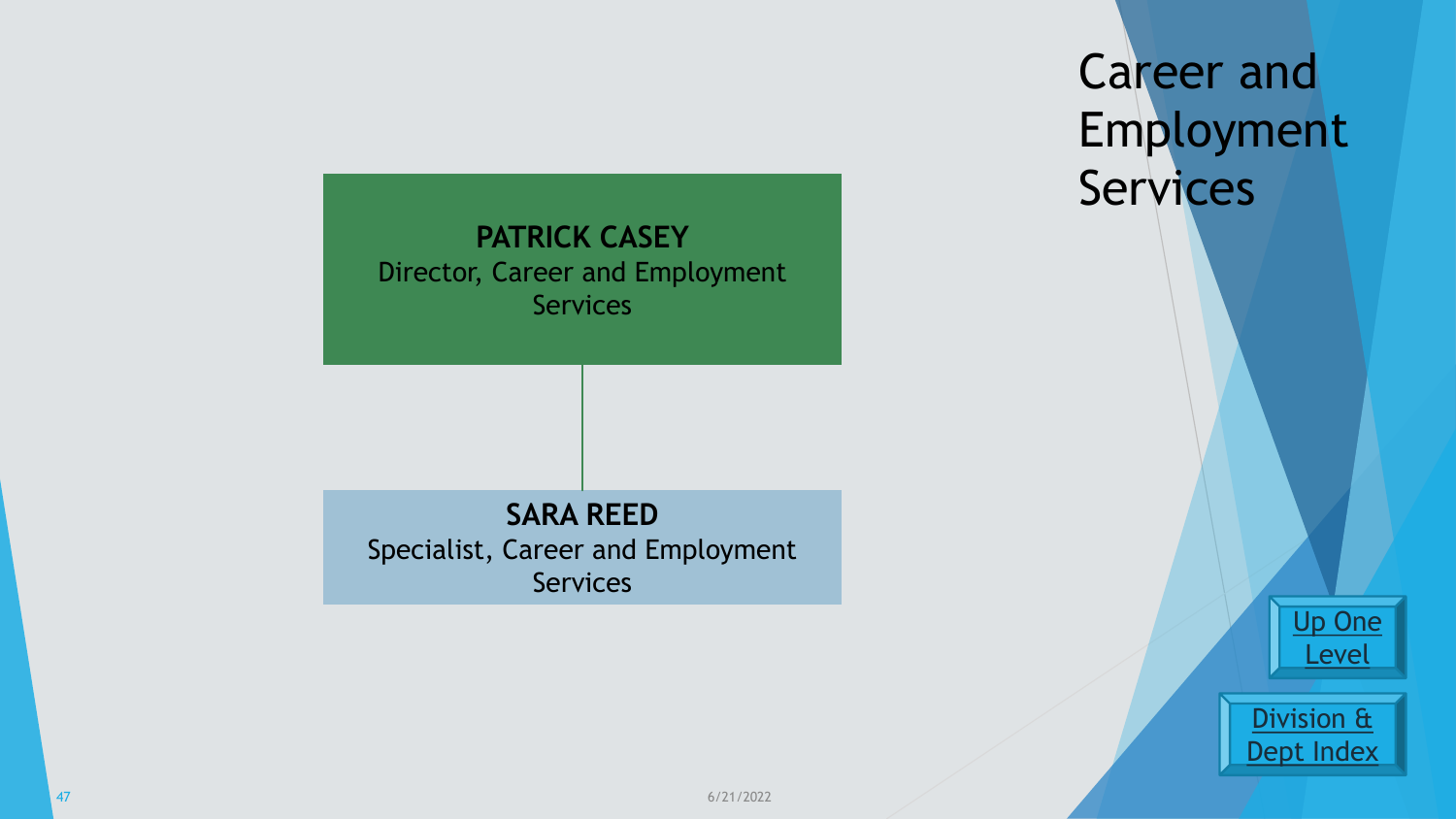### Student Life

#### <span id="page-47-0"></span>**KRISTIN MCDERMOTT** Director, Student Life

#### **SIERRA THURMOND** Department Assistant, Student Life (FT)

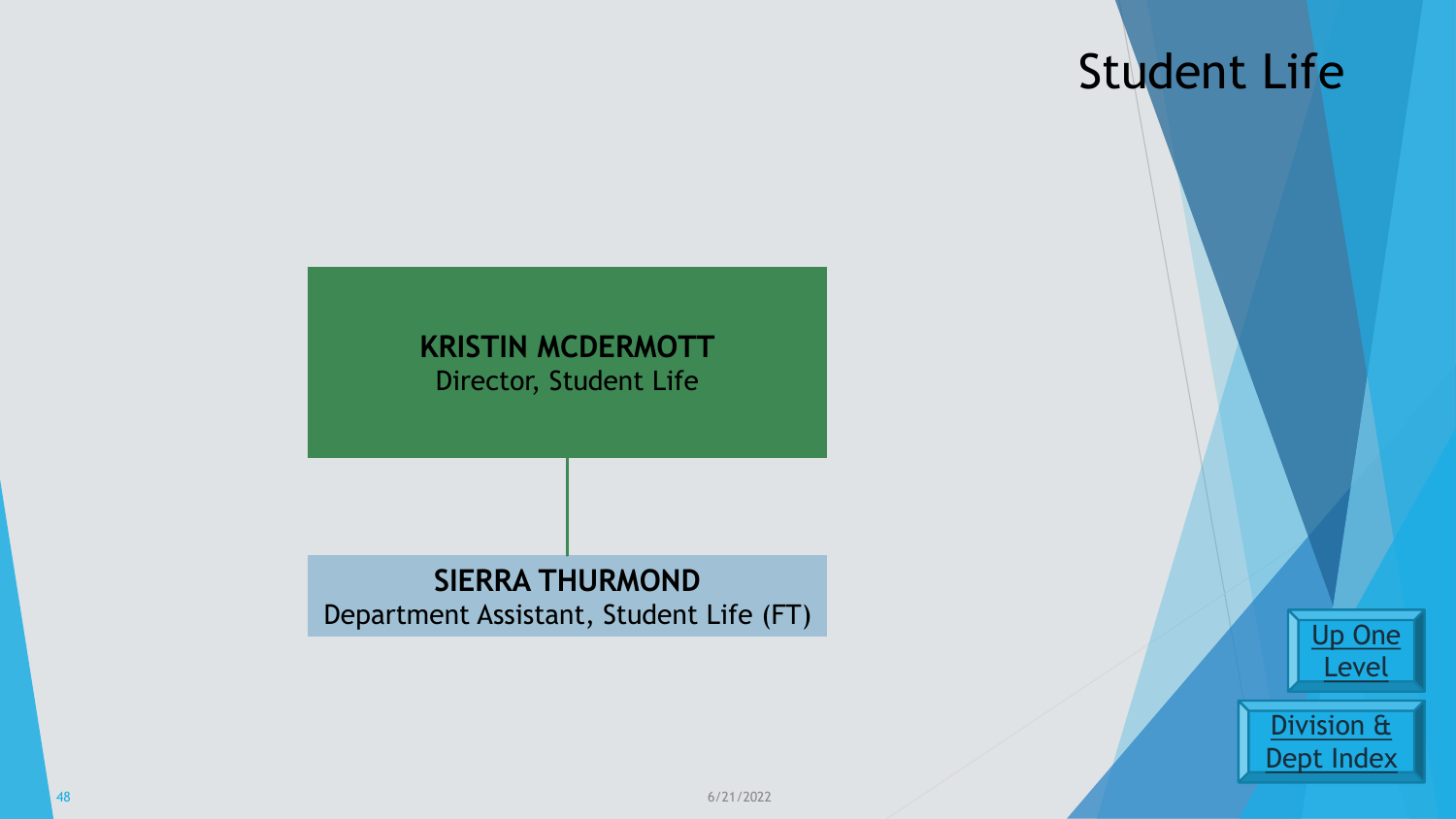<span id="page-48-0"></span>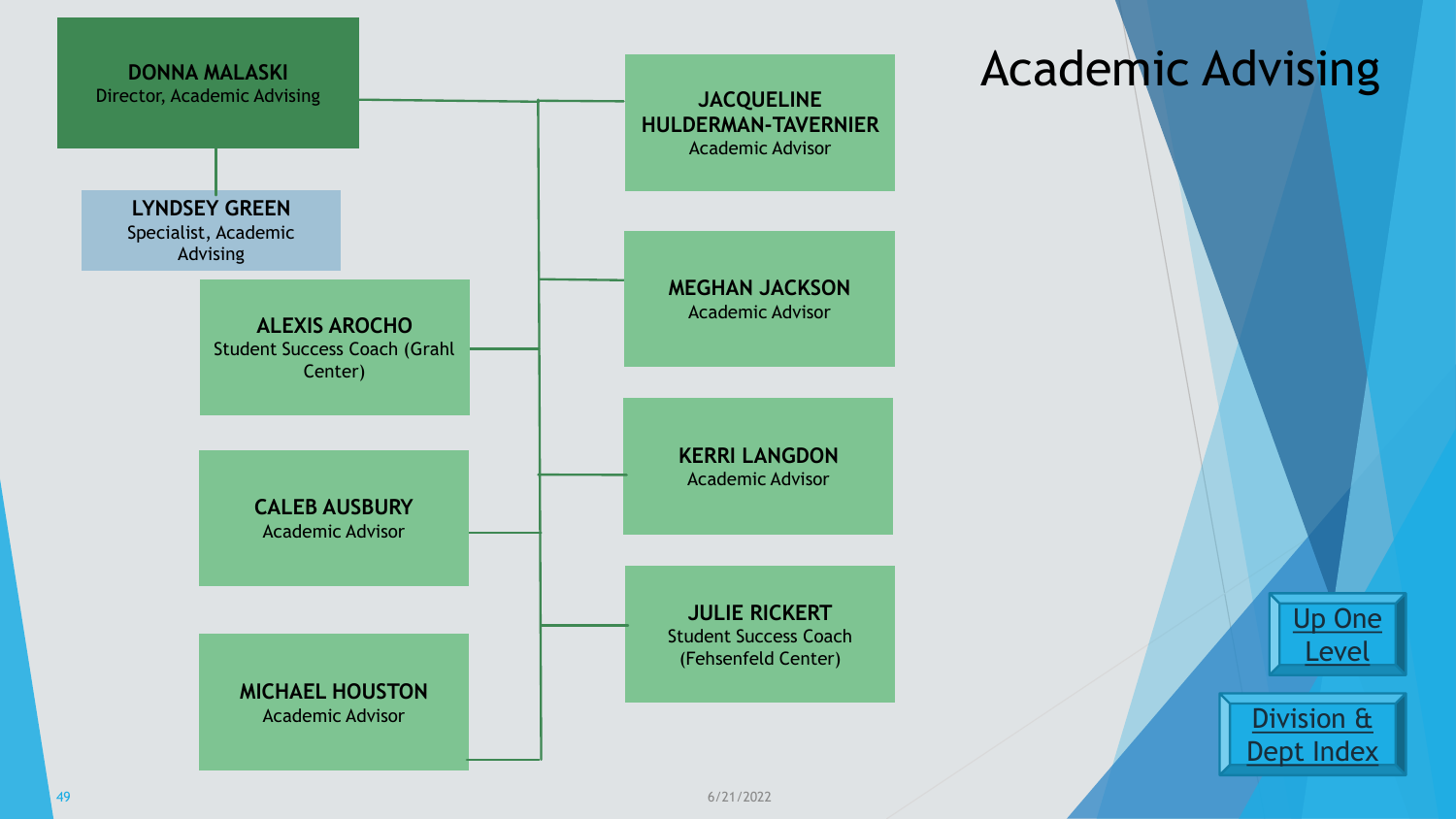#### **HOLLY MCKEE** Director, Center for Student Success

<span id="page-49-0"></span>

### Center for Student Success

[Up One](#page-20-0) 

Level

Division &

[Dept Index](#page-28-0)